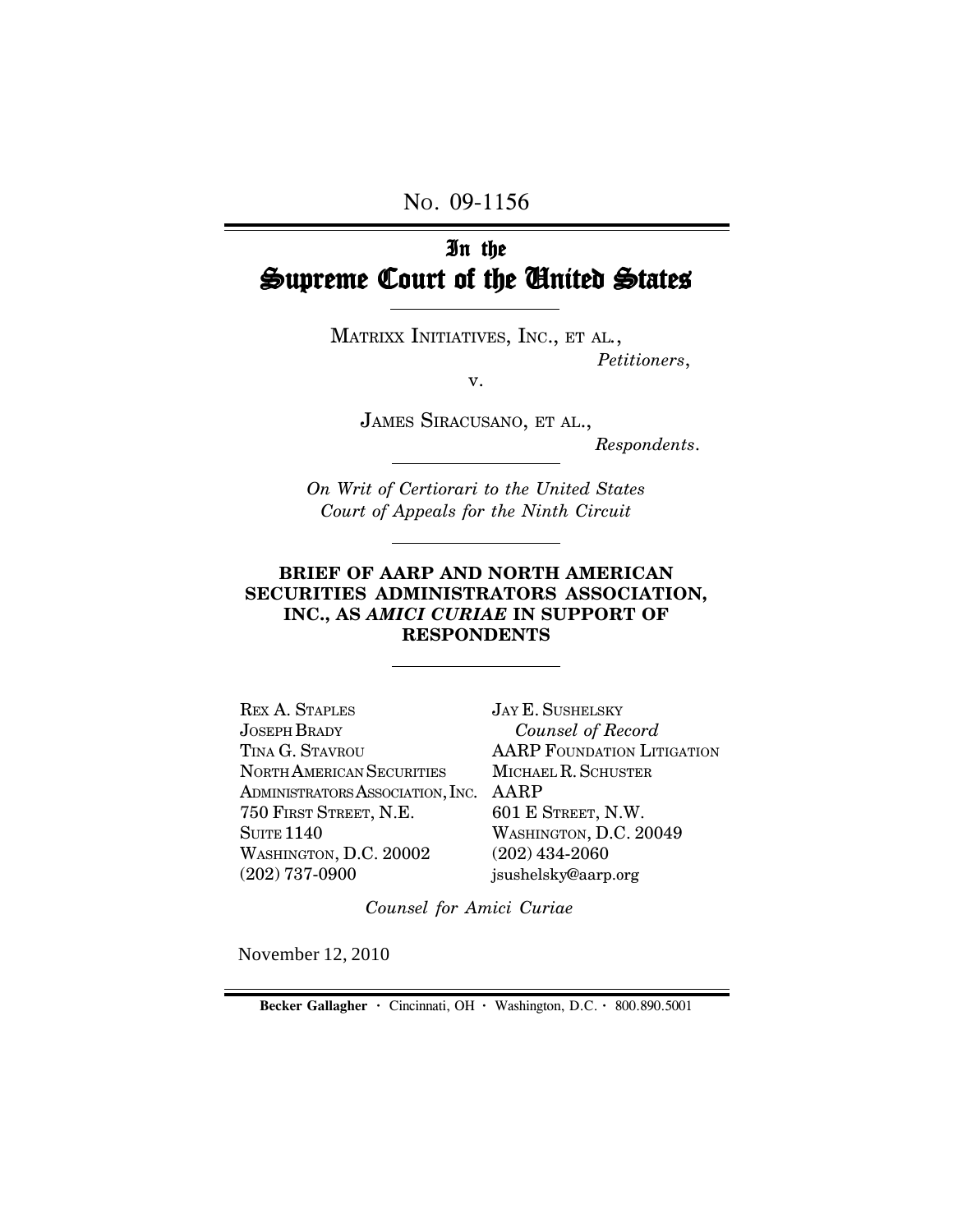# **TABLE OF CONTENTS**

|    |           | INTEREST OF AMICI CURIAE 1                                                                                                                                                                                 |
|----|-----------|------------------------------------------------------------------------------------------------------------------------------------------------------------------------------------------------------------|
|    |           |                                                                                                                                                                                                            |
|    |           |                                                                                                                                                                                                            |
| I. |           | THE COMPLAINT SUPPORTS A<br>FINDING OF A "STRONG INFERENCE"<br>OF SCIENTER WHERE PETITIONERS<br>HAD DIRECT KNOWLEDGE OF THE                                                                                |
|    | А.        | The Appellate Court Properly<br>Applied This Court's Decision                                                                                                                                              |
|    | <b>B.</b> | Matrixx's Post-Class Period<br><b>Admission Contradicted Its</b><br>Earlier Press Releases and It<br>Supports an Inference of                                                                              |
|    | C.        | Matrixx's February 2004 Press<br>Releases Intentionally or<br><b>Recklessly Implied That Studies</b><br><b>Tested Specifically For A Link</b><br>Between Zicam and Anosmia,<br>Thereby Dispelling Any Such |

i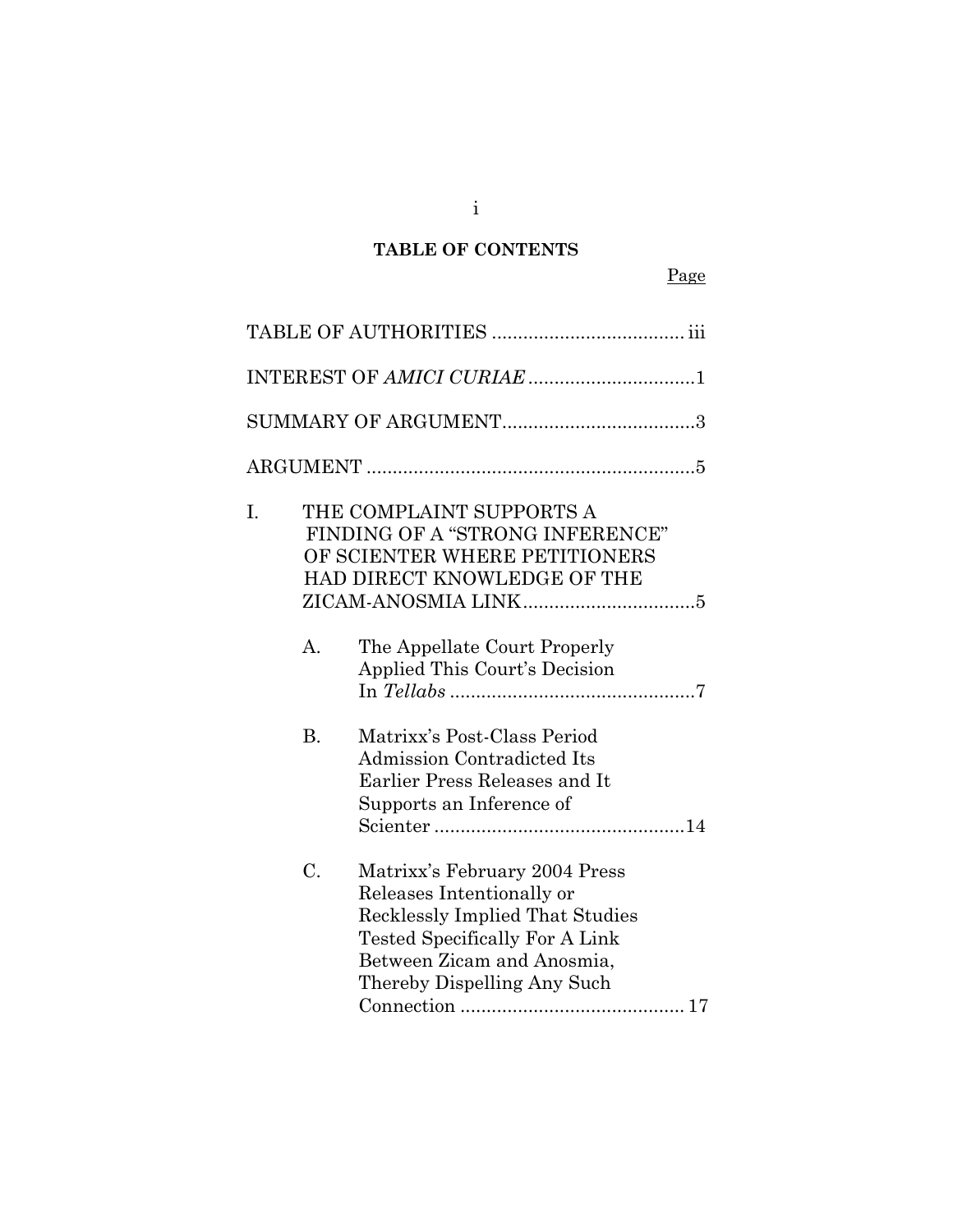| $\mathbf{H}$ | THE COMPLAINT SUPPORTS A        |  |
|--------------|---------------------------------|--|
|              | FINDING OF A "STRONG INFERENCE" |  |
|              | OF SCIENTER WHERE SEC RULES     |  |
|              | ESTABLISHING A DUTY OF          |  |
|              | DISCLOSURE WERE VIOLATED 22     |  |
|              |                                 |  |
|              |                                 |  |

ii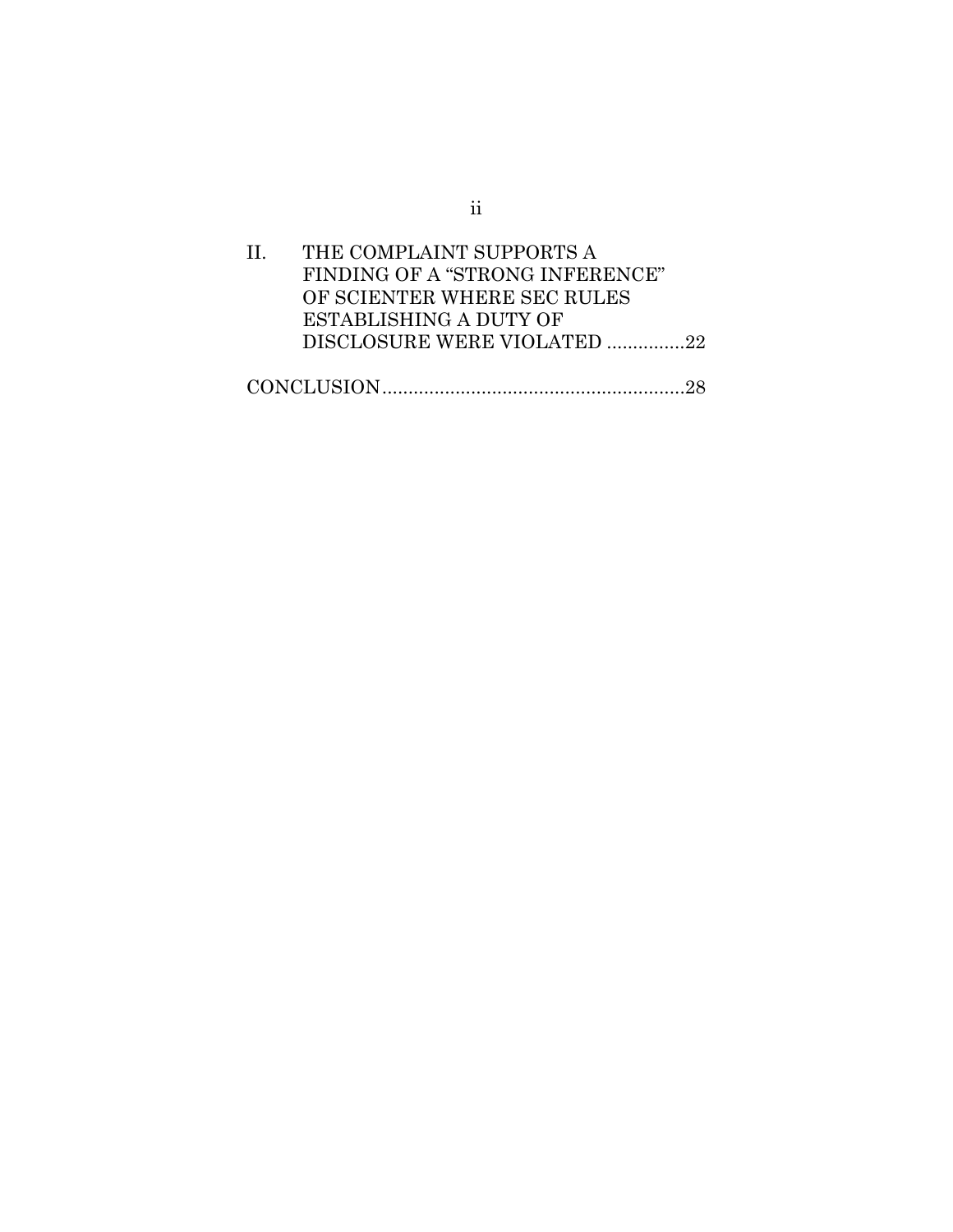# **TABLE OF AUTHORITIES**

# **CASES**

| Ackerman v. Schwartz,<br>947 F.2d 841 (7th Cir. 1991) 23, 27                 |
|------------------------------------------------------------------------------|
| Aldridge v. A.T. Cross Corp., 284 F.3d 72                                    |
| Caiola v. Citibank,                                                          |
| Basic v. Levinson,                                                           |
| City of Philadelphia v. Fleming Cos.,<br>264 F.3d 1245 (10th Cir. 2001) 22   |
| In re Convergent Techs. Sec. Litig.,                                         |
| In re Polaroid Corp. Secs. Litig.,<br>134 F. Supp. 2d 176 (D. Mass. 2001) 24 |
| Leatherman v. Tarrant County Narcotics<br>Intelligence & Coordination Unit,  |
| McAuley v. IBM Corp.,                                                        |
| McMahan & Co. v. Wherehouse $Entm't$ , Inc.,                                 |

# iii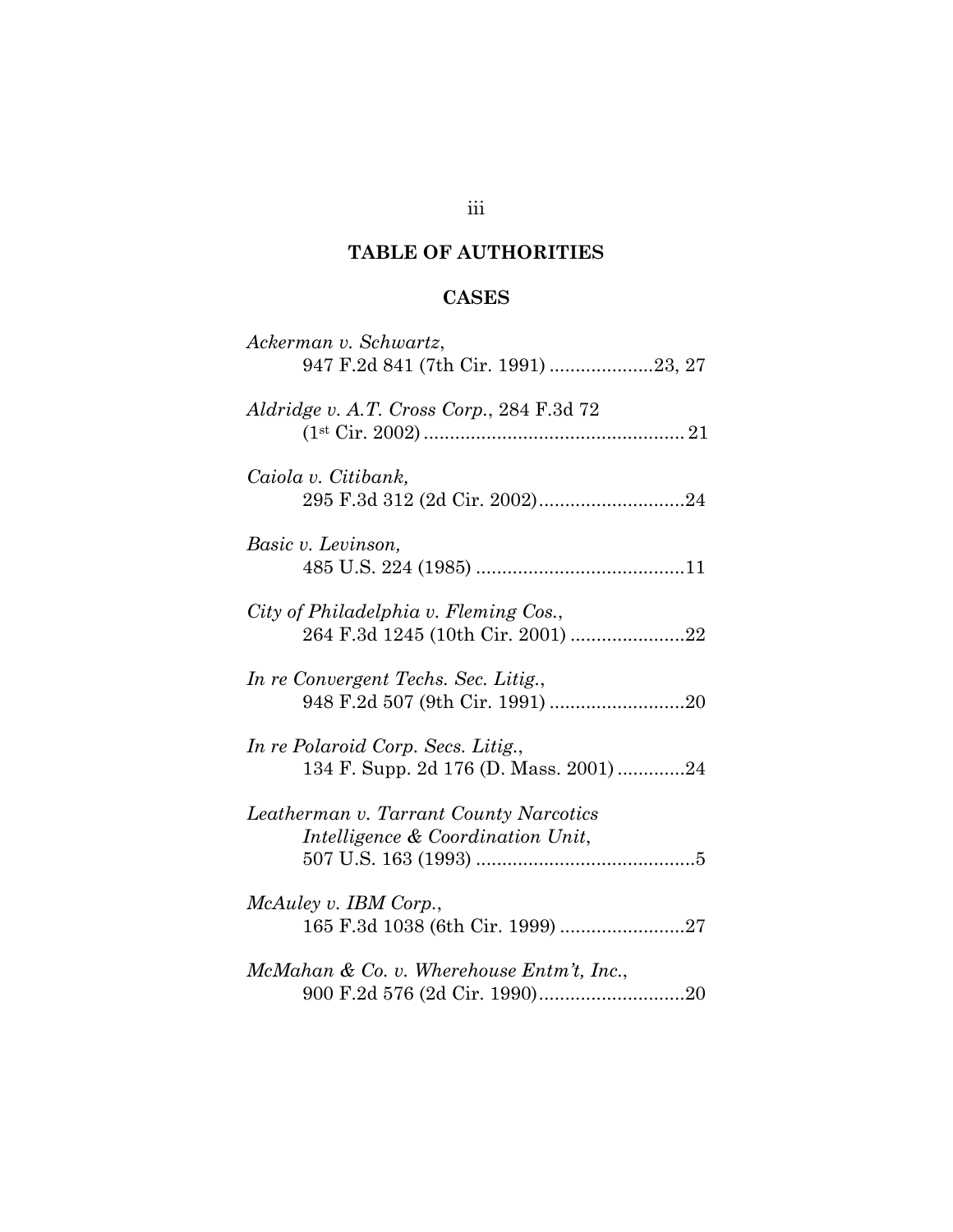| <i>Operating Local 649 Annuity Trust Fund</i> |
|-----------------------------------------------|
| v. Smith Barney, 595 F.3d 86                  |
|                                               |
|                                               |
| Ronconi v. Larkin,                            |
|                                               |
| Rubin v. Schottenstein, Zox & Dunn,           |
|                                               |
| 143 F.3d 263 (6th Cir. 1998) 24               |
| Schleicher v. Wendt,                          |
|                                               |
|                                               |
| Semerenko v. Cendant Corp.,                   |
|                                               |
|                                               |
| Siracusano v. Matrixx Initiatives, Inc.,      |
|                                               |
|                                               |
| Tellabs, Inc. v. Makor Issues & Rights, Ltd., |
|                                               |
|                                               |

# **STATUTES**

|                                 | Private Securities Litigation Reform Act of 1995 |  |  |  |  |
|---------------------------------|--------------------------------------------------|--|--|--|--|
|                                 |                                                  |  |  |  |  |
|                                 |                                                  |  |  |  |  |
| Securities Exchange Act of 1934 |                                                  |  |  |  |  |

§ 10(b), 15 U.S.C. § 78j(b) ............................... 19

# **RULES AND REGULATIONS**

|--|--|--|--|

Form 10-Q, Item 3, 17 C.F.R § 249.308a .................... 8

# iv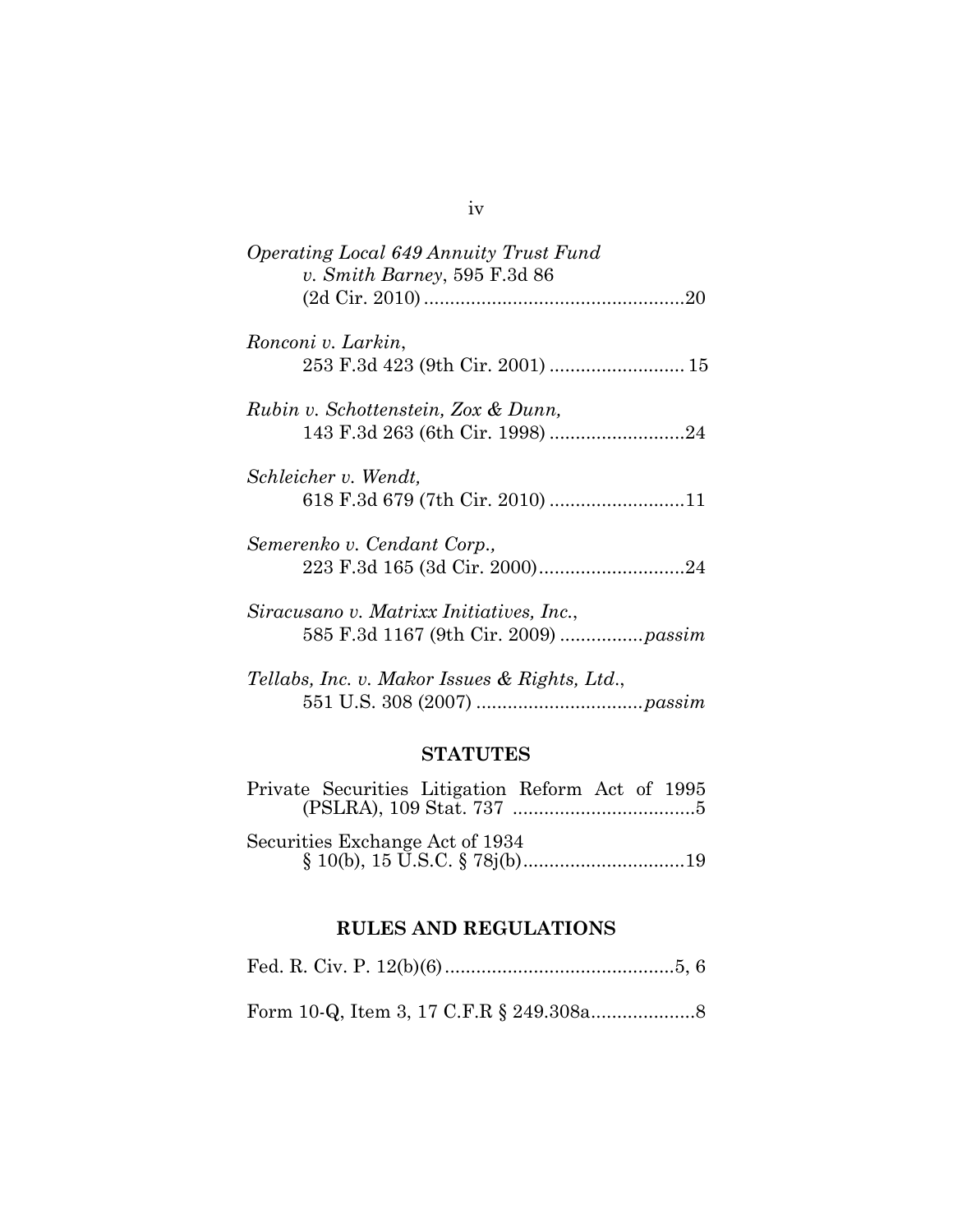# Rule 10b-5, 17 C.F.R. § 240.10(b) ............................. 19 SEC Regulation S-K, 17 C.F.R. § 229, *et. seq.* ......... 22 17 C.F.R. § 229.103 ........................................ 22 17 C.F.R. § 229.305 ........................................ 26

#### **ADMINISTRATIVE MATERIALS**

| H.R. CONF. REP. NO. 104-369 (1995), |  |
|-------------------------------------|--|
|                                     |  |

Uniform and Integrated Reporting Requirements, Securities Act Release No. 33-5949, 1978 WL 170913 (July 28, 1978) ................................................ 23

#### **MISCELLANEOUS**

Brief of Washington Legal Foundation as Amicus Curiae in Support of Petitioners; Matrixx Initiatives, Inc., v. Siracusano, No. 09-1156 (U.S. filed Aug. 27, 2010) ................................................... 6

Matrixx Initiatives, Inc., Feb. 27, 2004, Form 10-Q (filed Feb. 27, 2004), available at http://www. matrixxinc.com/secfiling.cfm?filing ID=950153-04-484 ............................................ 9

v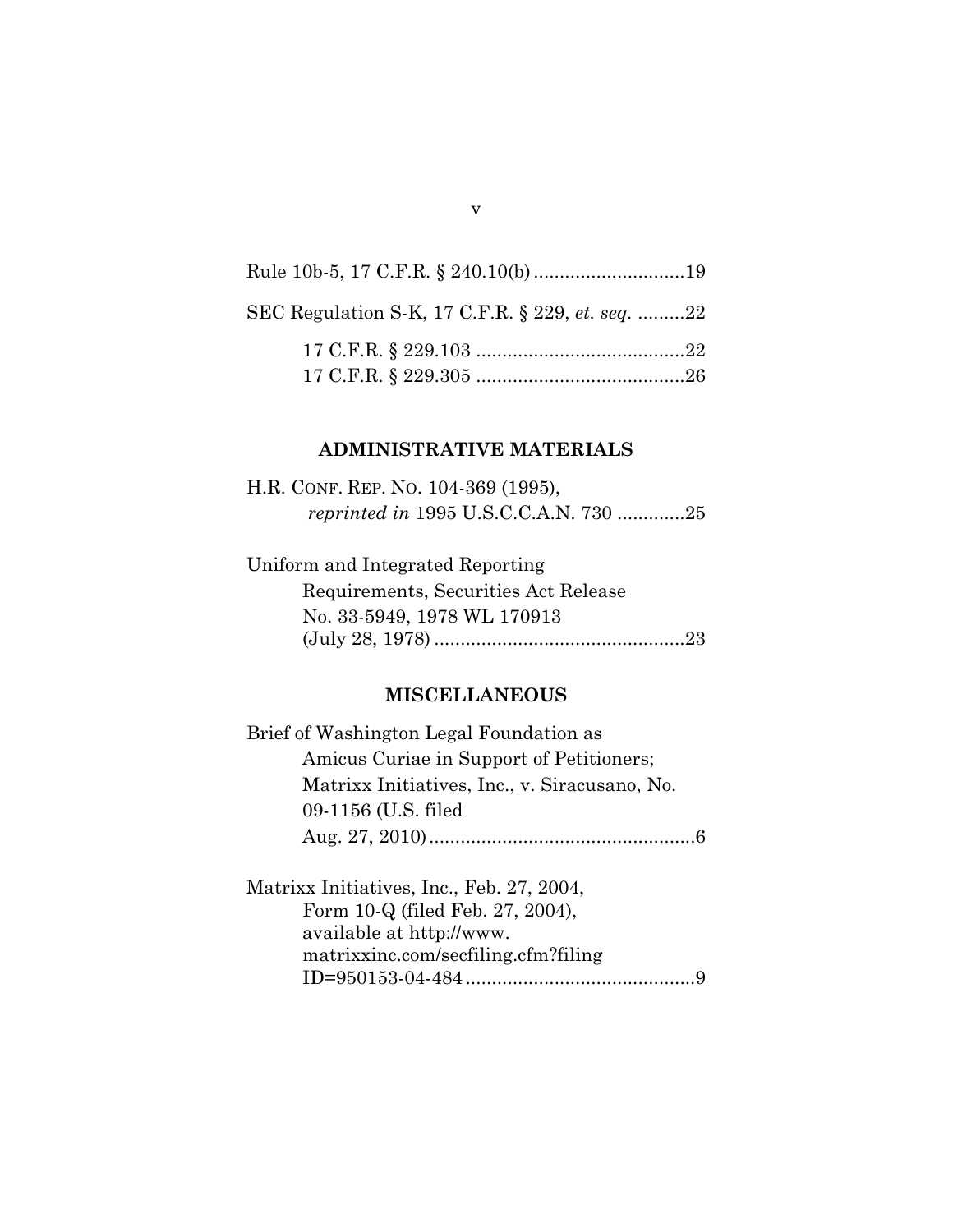Matrixx Initiatives, Inc., Nov. 12, 2003, Form 8-K (filed Nov. 12, 2003), available at http://www. matrixxinc.com/secfiling.cfm?filing ID=950153-03-2260 .......................................... 8

vi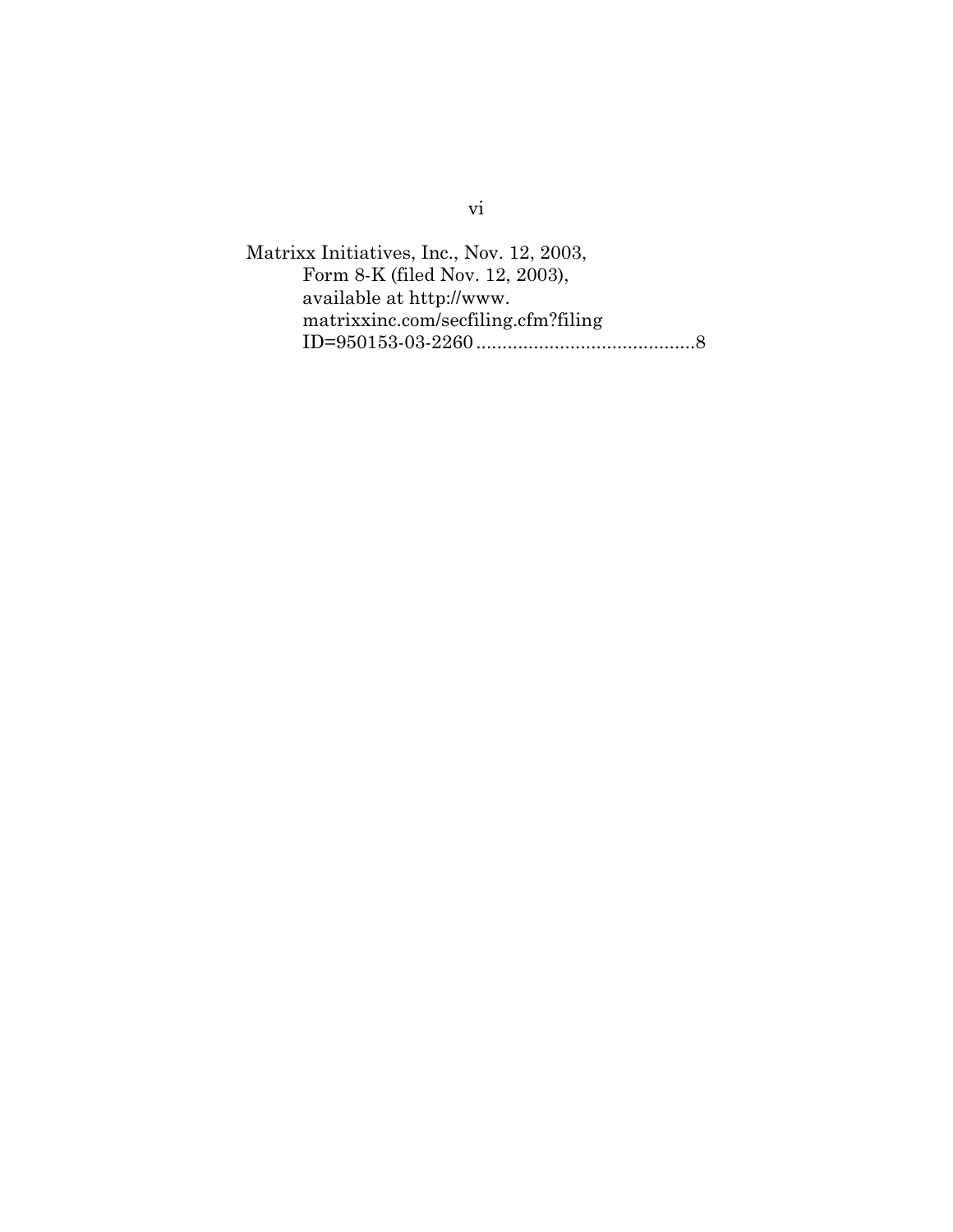#### **INTEREST OF** *AMICI CURIAE1*

AARP is a non-partisan, non-profit organization dedicated to representing the needs and interests of people age fifty and older. AARP is greatly concerned about fraudulent, deceptive and unfair business practices, many of which disproportionately harm older people. AARP thus supports laws and public policies designed to protect older people from such business practices and to preserve the legal means for them to seek redress. Among these activities, AARP advocates for improved access to the civil justice system and supports the availability of the full range of enforcement tools, including class actions.

A significant percentage of the age fifty and older population in general tends to compose the investing public in the United States markets, and AARP members in particular tend to be investors in those markets. Older persons are frequent targets of financial fraud because they often have significant assets and they look for investment opportunities that will supplement Social Security and other sources of retirement income. As a result, AARP has elevated the need to combat securities fraud and made this issue a high priority. The Association has regularly commented on legislative and regulatory proposals that address investment fraud, filed

 $\overline{a}$ 

<sup>1</sup> In accordance with this Court's Rule 37.6, no party's counsel wrote this brief in whole or in part and no person other than amici or their counsel made a monetary contribution intended to fund the preparation or submission of the brief. The parties' letters consenting to the filing of this brief have been lodged with the Clerk of the Court.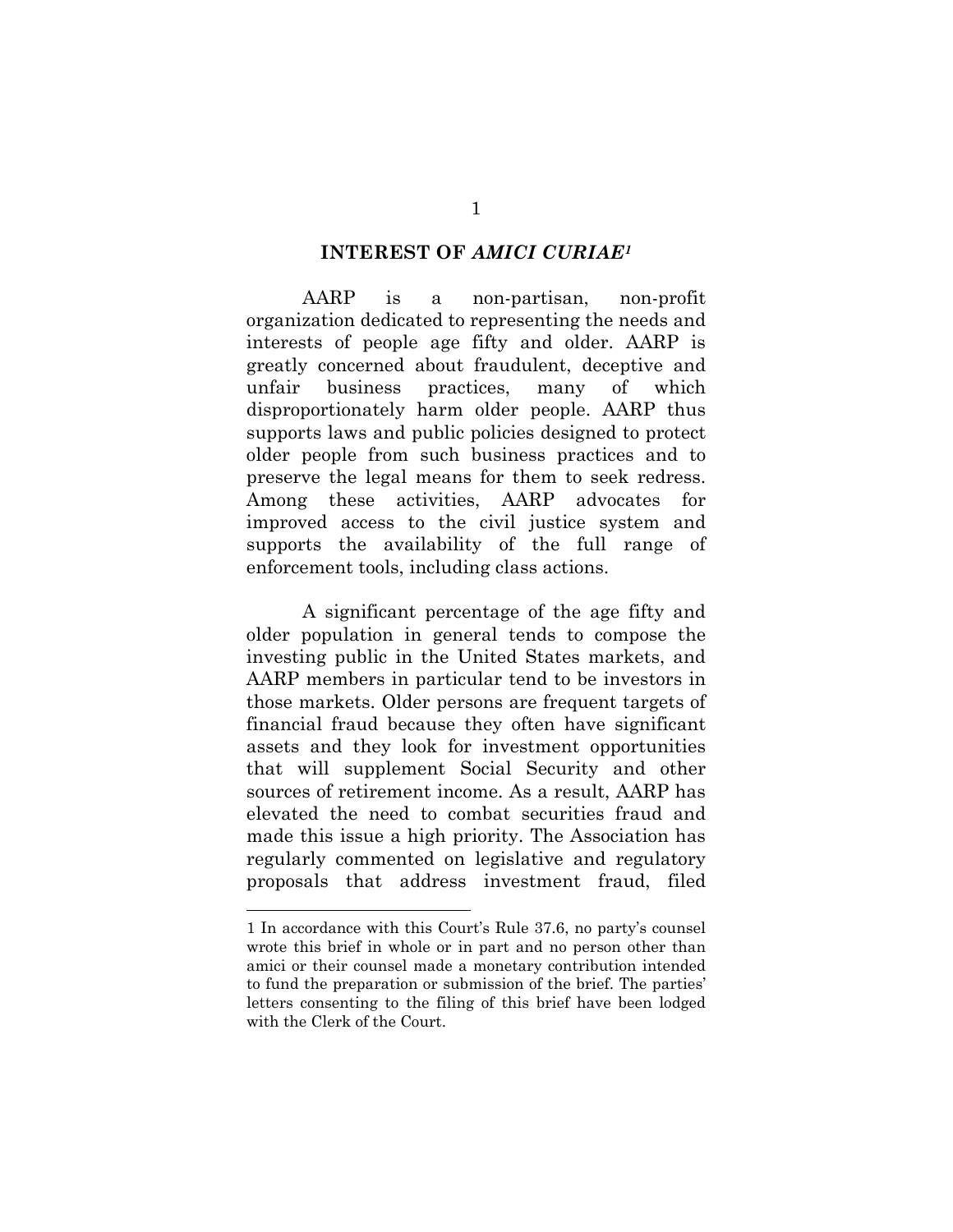*amicus* briefs in cases involving the securities laws, and opposed legislative efforts to limit the remedies of defrauded investors.

The North American Securities Administrators Association, Inc. ("NASAA") is the non-profit association of state, provincial, and territorial securities regulators in the United States, Canada, and Mexico. It has sixty-seven (67) members, including the securities regulators in all fifty (50) states, the District of Columbia, Puerto Rico, and the U.S. Virgin islands. Formed in 1919, NASAA is the oldest international organization devoted to protecting investors from fraud and abuse in the offer and sale of securities.

NASAA's members are responsible for regulating securities transactions under state law, and their principal activities include registering local securities offerings; licensing the brokers and investment advisers who sell securities or provide investment advice; and initiating enforcement actions to address fraud and other misconduct. They are intimately familiar with the investment offerings and sales abuses confronting their state residents on a daily basis, including problems posed by public misrepresentations in the media, offering documents and SEC filings.

NASAA supports all of its members' activities and it appears as *amicus curiae* in important cases involving securities regulation and investor protection. Recognizing that private actions are an essential complement to governmental enforcement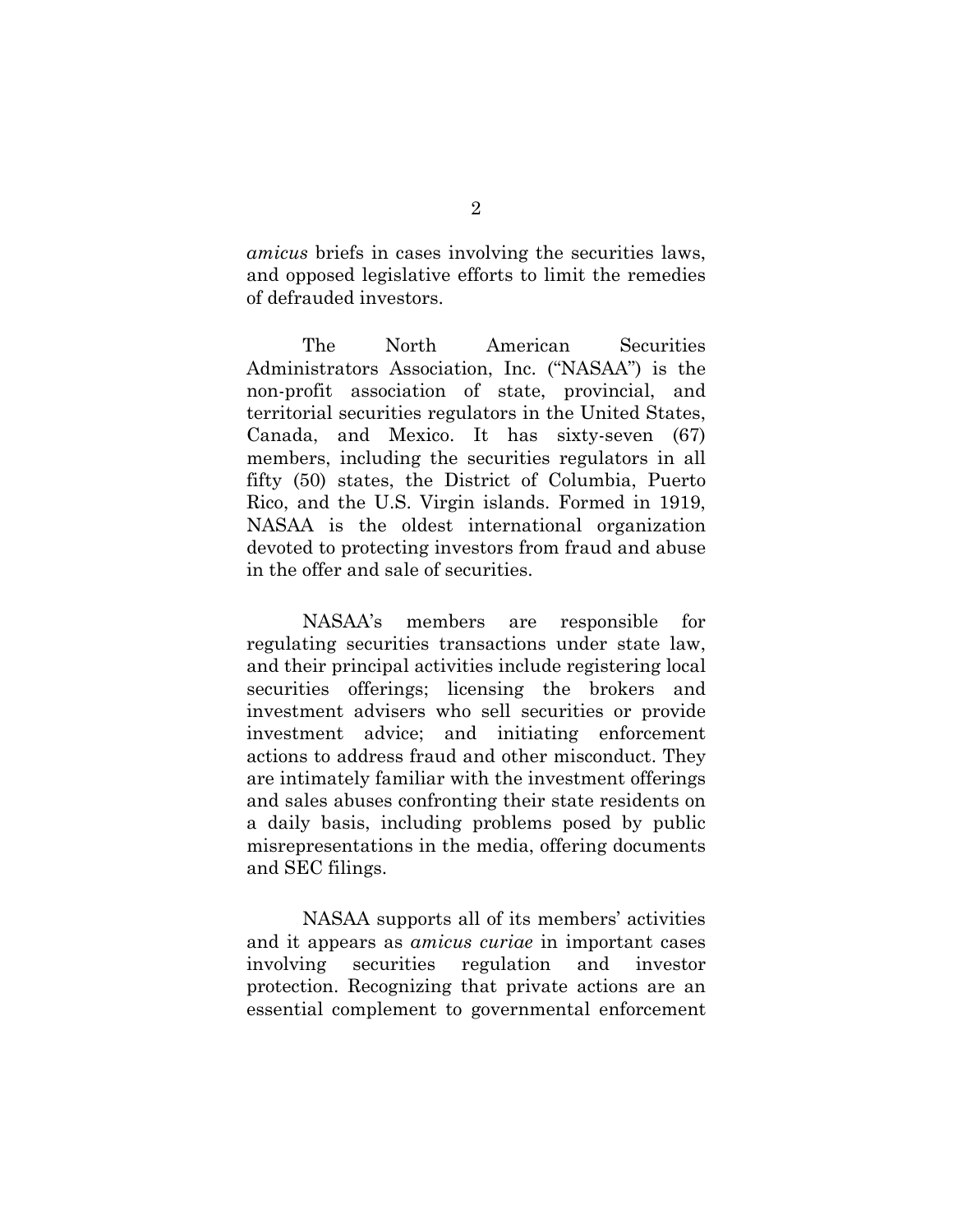of the securities laws, NASAA and its members also support the rights of investors to seek redress in court for investment-related fraud and abuse. NASAA and its members have an interest in this appeal because it will profoundly affect the standard to which investors are held at the pleading stage.

The resolution of this case will have a significant impact on the integrity of the securities markets and the remediation of securities fraud in those markets. This is of particular concern at this time, both to AARP and NASAA, given the entry of many first-time investors into the market and the responsibility for retirement investing that pensioners have had to assume as a result of the shift in the retirement plan paradigm from defined benefit pension plans (under which employers bear the risk of loss) to defined contribution pension plans (under which plan participants bear the risk of loss).

AARP and NASAA believe that the Ninth Circuit properly held that respondents have satisfied all necessary pleading requirements, including those with respect to the question of materiality. Because respondents and other *amici* will have thoroughly addressed that point, this brief focuses primarily on the issue of scienter.

#### **SUMMARY OF ARGUMENT**

The Ninth Circuit's approach to the scienter requirement in this securities fraud action is well grounded in this Court's precedent. The conclusion that the actions of petitioner Matrixx Initiatives, Inc.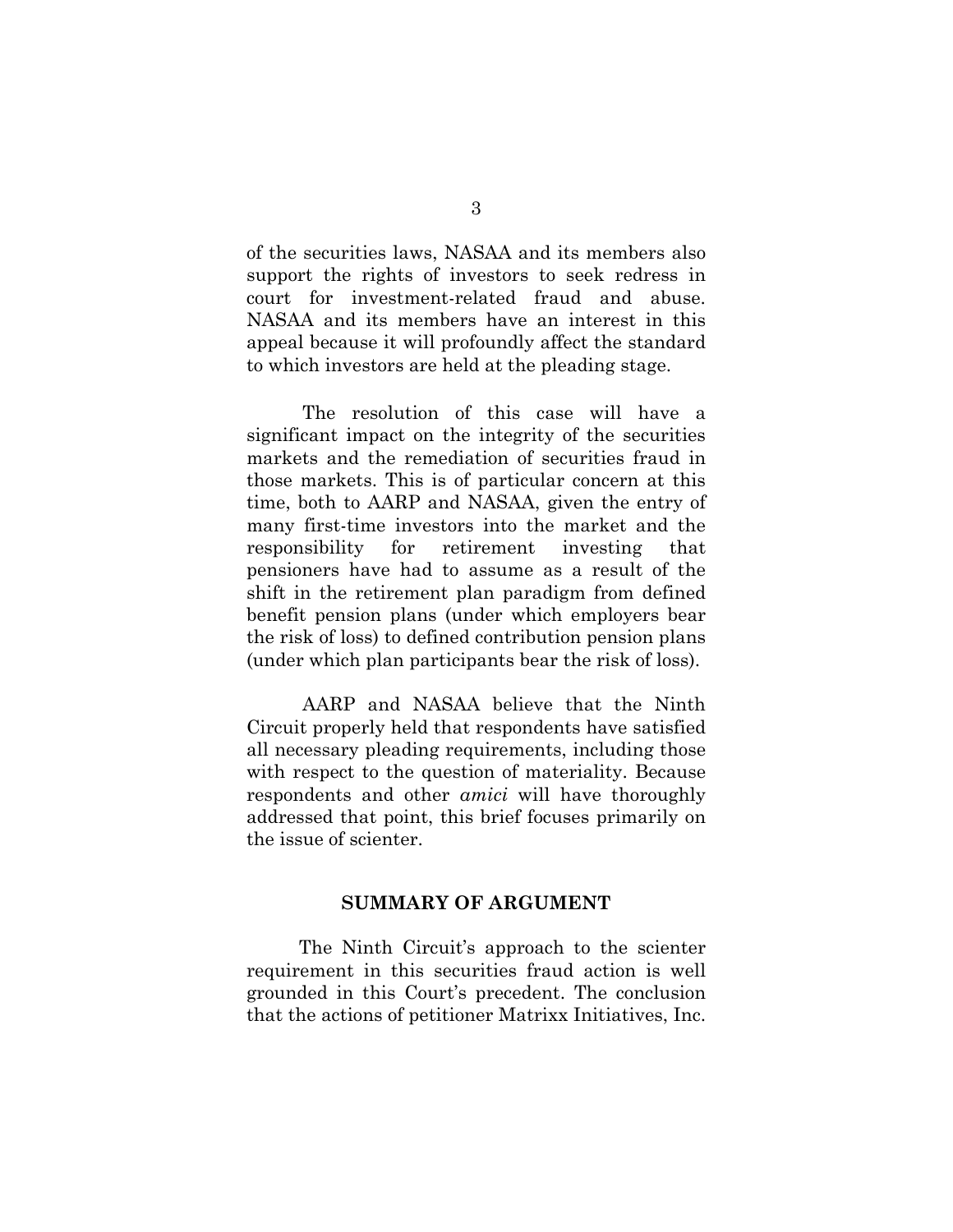("Matrixx"), as alleged in the complaint, give rise to a strong inference of scienter follows naturally from this Court's decision in *Tellabs, Inc. v. Makor Issues & Rights, Ltd*., 551 U.S. 308 (2007). Allegations that Matrixx was aware of anecdotal and scientific evidence raising questions about a Zicam-anosmia link are sufficiently particularized to satisfy the pleading standard for securities fraud, and the assertion that the company sought to hide or refute this evidence with deliberate recklessness is at least as compelling as any plausible nonculpable explanation.

 An analysis of evident inferences presents the following picture: Matrixx was on notice about consumer complaints of Zicam users developing anosmia as early as 1999, and in 2002 Matrixx reached out to independent researchers to discuss the potential dangers. Matrixx's own scientists could not disprove the existence of the Zicam-anosmia link, yet Matrixx refused to commission additional outside research. Then, in reacting to widespread media coverage of a Zicam-anosmia link, Matrixx issued intentionally misleading press releases that falsely implied to readers that two prior studies had tested for anosmia and returned negative results. Lastly, Matrixx's discussion of potential product liability litigation risks in its Securities and Exchange Commission ("SEC") Form 10-Q filings omitted the significant fact that an anosmia related lawsuit had already been filed against the company.

Contrary to the theory that petitioners and their *amici* attempt to advance, *Tellabs* does not require the inference of scienter to be irrefutable, or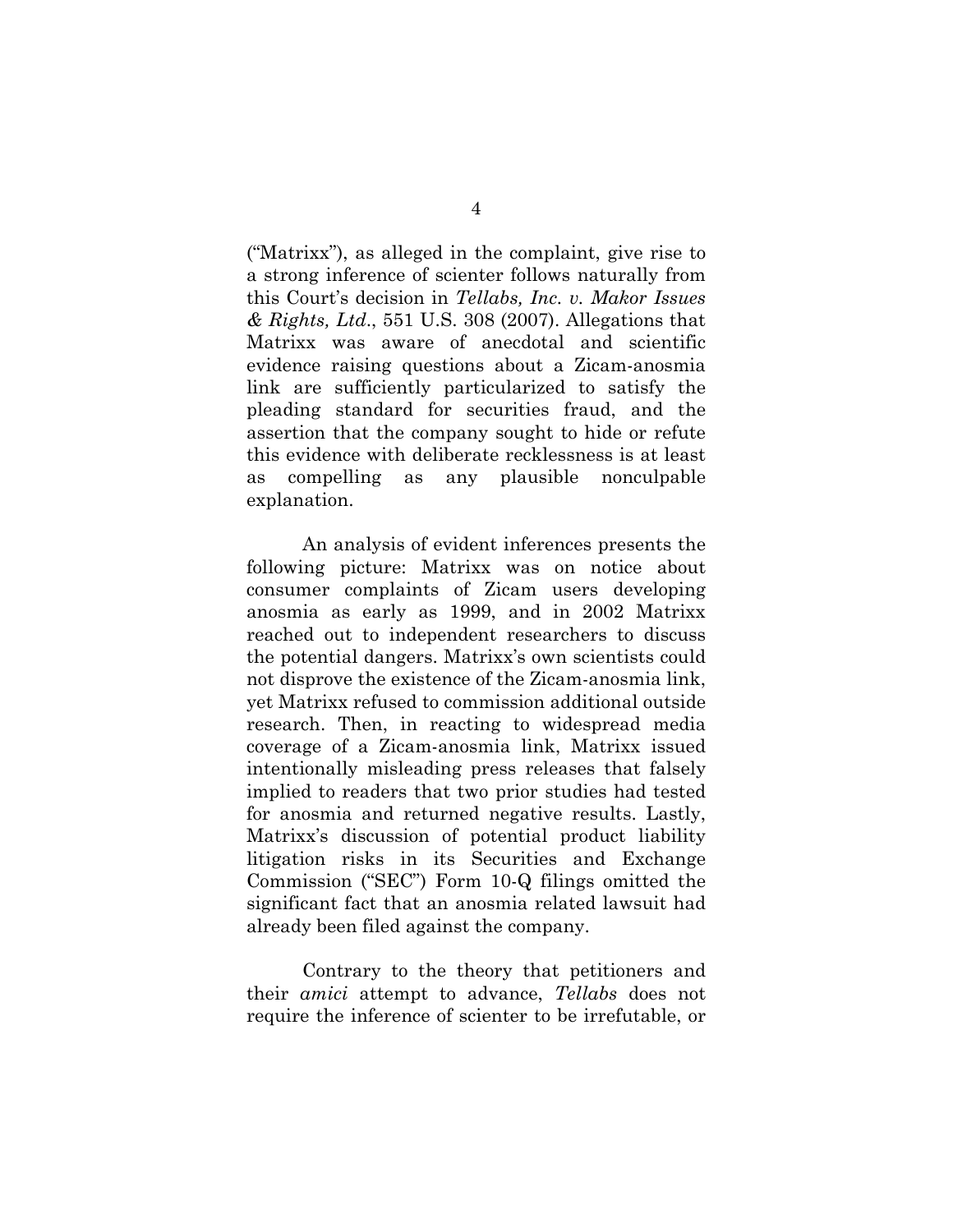for the court to determine and rule on which inference is most cogent. Rather, a court must allow a case to proceed beyond a Rule 12(b)(6) motion if a reasonable person, when viewing the complaint in its entirety and taking all facts alleged as true, would deem the inference of scienter cogent and at least as compelling as any plausible opposing inferences that could be drawn from the facts alleged. The Ninth Circuit correctly applied this standard in reversing the district court's judgment of dismissal in this case.

#### **ARGUMENT**

# **I. THE COMPLAINT SUPPORTS A FINDING OF A "STRONG INFERENCE" OF SCIENTER WHERE PETITIONERS HAD DIRECT KNOWLEDGE OF THE ZICAM-ANOSMIA LINK.**

The Private Securities Litigation Reform Act (the "PSLRA"), 109 Stat. 737, requires a plaintiff in a private securities fraud action to plead facts that show the defendant acted with scienter.

This Court outlined the proper method for applying the PSLRA standard on a Federal Rule of Civil Procedure 12(b)(6) motion to dismiss in *Tellabs, Inc. v. Makor Issues & Rights, Ltd.*, 551 U.S. 308  $(2007)$ . First, as with any  $12(b)(6)$  motion, courts must accept all factual allegations in the complaint as true. *Id.* at 322*; see also Leatherman v. Tarrant County Narcotics Intelligence & Coordination Unit*, 507 U.S. 163, 164 (1993).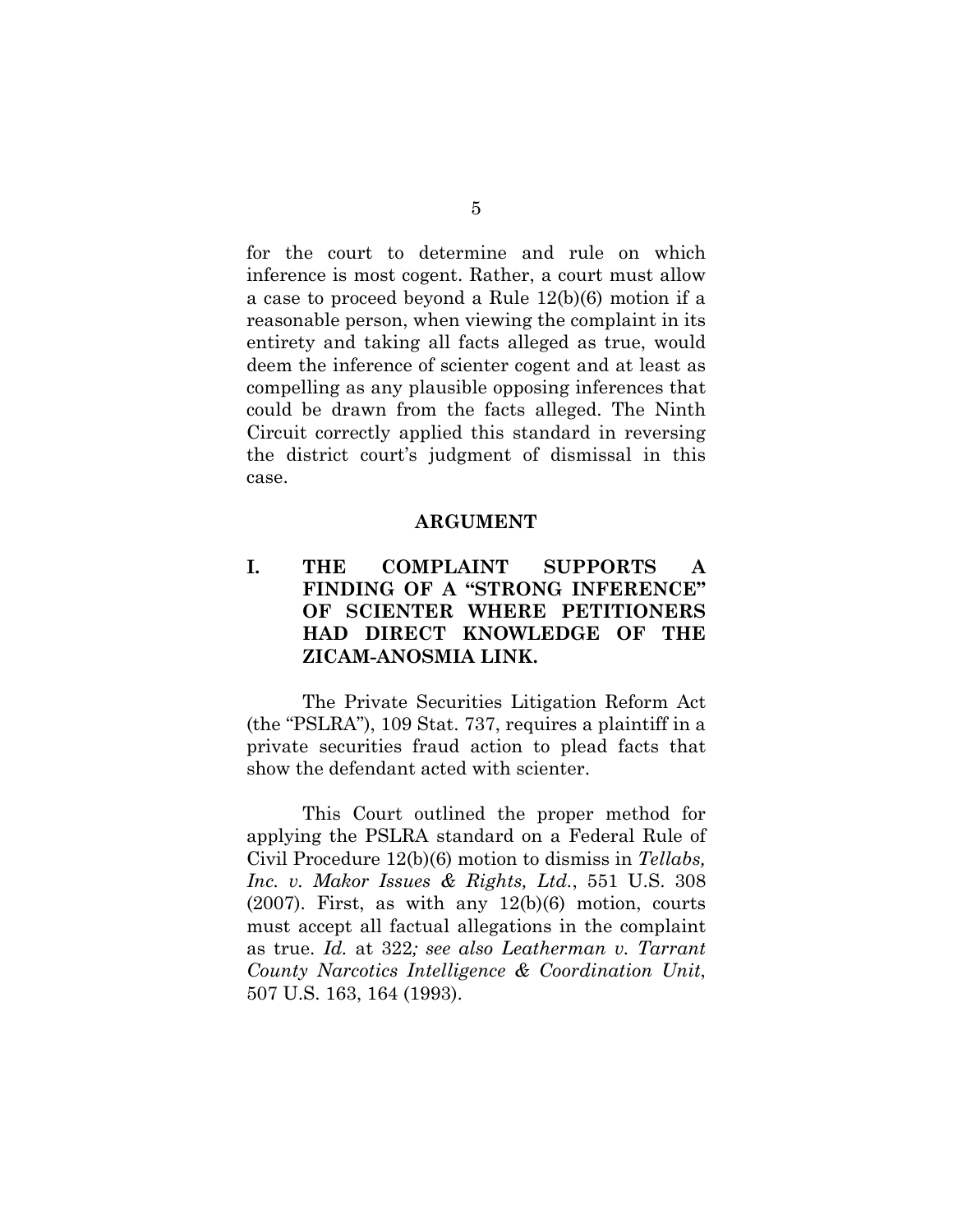Second, courts must consider the complaint in its entirety, as well as other sources courts ordinarily examine when ruling on Rule 12(b)(6) motions. *Tellabs*, 551 U.S. at 322-23. The *Tellabs* analysis requires courts to "assess all the allegations holistically," rather than picking the complaint apart paragraph by paragraph. *Id*. at 326. The inquiry is "whether *all* of the facts alleged, taken collectively, give rise to a strong inference of scienter, not whether any individual allegation, scrutinized in isolation, meets that standard." *Id.* at 323 (emphasis in original). This inquiry is necessarily factintensive.

Third, in determining whether the pleaded facts give rise to a "strong inference" of scienter, the court must consider any "*plausible* nonculpable explanations" for the defendant's conduct in relation to the inferences favoring the plaintiff. *Id*. at 323-24 (emphasis added). A complaint will survive a motion to dismiss so long as the inference that the defendant acted with scienter is "cogent and compelling" or "strong in light of other explanations." *Id.* at 324. The court, however, emphasized that the inference of scienter need not be irrefutable, only that the inference must be cogent enough for a reasonable person to find it "at least as compelling" as any plausible opposing inference that could be drawn from the facts alleged in the complaint. *Id.*

Petitioners' *amicus* the Washington Legal Foundation ("WLF") argues for reversal based on their assertion that the Ninth Circuit "utterly failed" to consider competing inferences. Brief of Washington Legal Foundation as Amicus Curiae in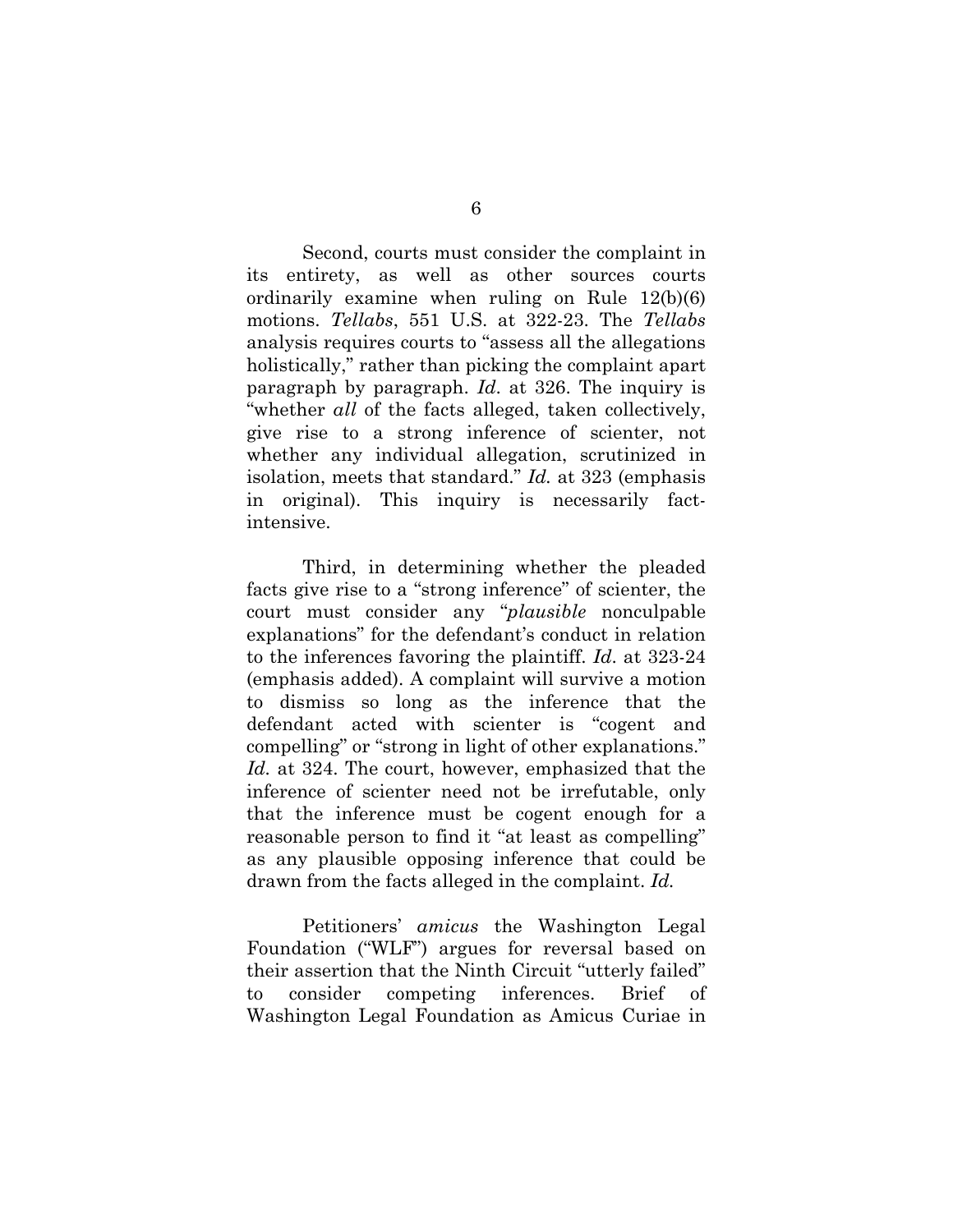Support of Petitioners at 20-26, Matrixx Init., Inc., et al. v. Siracusano, No. 09-1156 (U.S. filed Aug. 27, 2010) [hereinafter WLF Brief]. This assertion is plainly incorrect. WLF also argues that the "most cogent" rationale for Matrixx's decision to withhold, and even attempt to contradict, any evidence of a Zicam-anosmia link is that Matrixx believed the information was immaterial. Not only does this argument misrepresent the *Tellabs* standard, the facts as alleged in the complaint tell an entirely different story.

### **A. The Appellate Court Properly Applied This Court's Decision in** *Tellabs***.**

Contrary to petitioners' assertion, the Ninth Circuit's opinion was completely in keeping with this Court's ruling in *Tellabs*. After a careful and attentive analysis of all factual allegations, the Ninth Circuit properly concluded that the complaint as a whole created a strong inference that petitioners acted with scienter in failing to disclose evidence of the Zicam-anosmia link.

Carefully reviewing the particulars of the complaint, the court noted the salient aspects of plaintiffs' allegations: in 1999, Matrixx began to receive complaints of anosmia from Zicam users; in 2002, concern about a potential Zicam-anosmia link led Matrixx's Director of Research and Development's to confer with an outside researcher about a complaining patient and subsequently asked that patient to participate in Zicam studies investigating the anosmia link; in September 2003,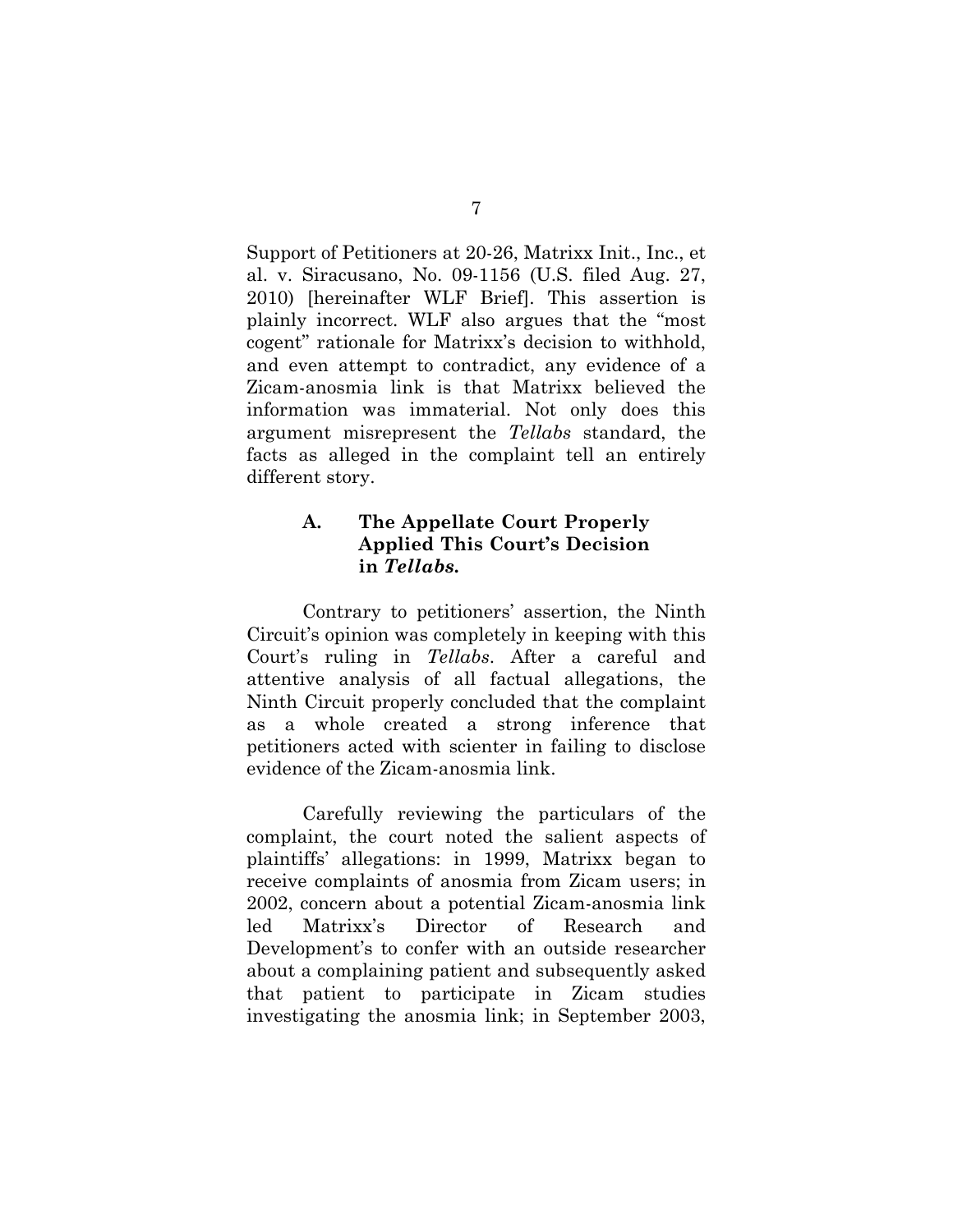Matrixx knew that a group of medical rhinologic researchers were presenting findings regarding no fewer than ten patients who had developed anosmia after Zicam use, and Matrixx withheld its consent from the presenters to use Matrixx's or Zicam's name in the presentation; in October 2003, Matrixx touted Zicam's potential for growth and profitability in a press release and an earnings conference call; later that month, a Zicam user filed a lawsuit against Matrixx alleging anosmia; and in November 2003, Matrixx neglected to disclose the lawsuit in the required "Quantitative and Qualitative Disclosures About Market Risk" section2 of its Form 10-Q filing.3 More Zicam users filed lawsuits against Matrixx in December 2003 and January 2004.

On February 2, 2004, Matrixx issued a press release responding to the January 30, 2004, Dow Jones report that the FDA was investigating Zicam and anosmia. Matrixx's press release called the report "completely unfounded and misleading" and asserted that clinical trials had established the safety of zinc gluconate. On February 6, 2004, *Good Morning America* reported on the possible link between Zicam and anosmia, and Matrixx issued another press release asserting that zinc gluconate's safety was well established in clinical trials, even though it was subsequently reported that Matrixx

 $\overline{a}$ 

<sup>2</sup> *See* Form 10-Q, Item 3, 17 C.F.R § 249.308a; SEC Reg. S-K, Item 305, 17 C.F.R. § 229.305.

<sup>3</sup> Matrixx Initiatives, Inc., Nov. 12, 2003, Form 10-Q (filed Nov. 12, 2003), available at

http://www.matrixxinc.com/secfiling.cfm?filingID=950153-03- 2260.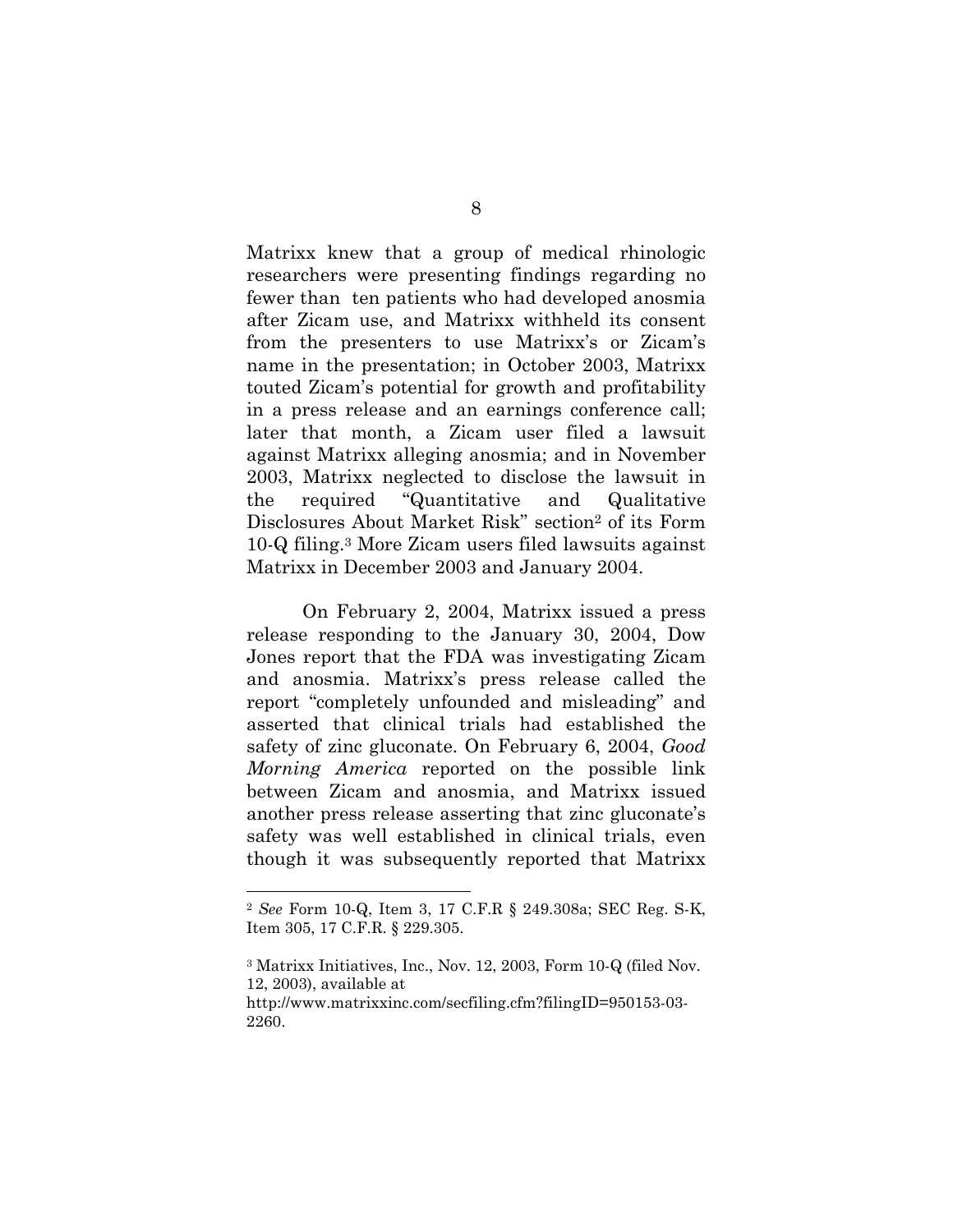had not conducted any studies relevant to that possible link. In a February 27, 2004, 8-K filing4 with the SEC, Matrixx stated that it had convened a panel of physicians and scientists to review the information and asserted that there was insufficient evidence to determine whether zinc gluconate affected the sense of smell. On March 4, 2004, a news article reported that Matrixx would begin studies to determine if Zicam caused anosmia.

The Ninth Circuit reviewed the history of Matrixx's misleading statements about Zicam as alleged in the complaint, noting that Matrixx's first allegedly misleading statement was its October 22, 2003, press release, announcing the 163% net sales increase, attributed to Zicam, and stating that the Zicam brand was "poised for growth." The second statement was the conference call on October 23, 2003, again attributing the company's positive results to Zicam and projecting further growth. By the time of the press release and the conference call, several telephone conferences had been held between Matrixx personnel and outside researchers who, based upon patient complaints, had expressed concern about the possible link between Zicam and anosmia. Also by that time the first products liability lawsuit against Matrixx had been filed. At the time the company made these statements, Matrixx was aware of at least fourteen complaints regarding Zicam and anosmia. It was also alleged that

 $\overline{a}$ 

<sup>4</sup> Matrixx Initiatives, Inc., Feb. 27, 2004, Form 8-K (filed Feb. 27, 2004), available at

http://www.matrixxinc.com/secfiling.cfm?filingID=950153-04- 484.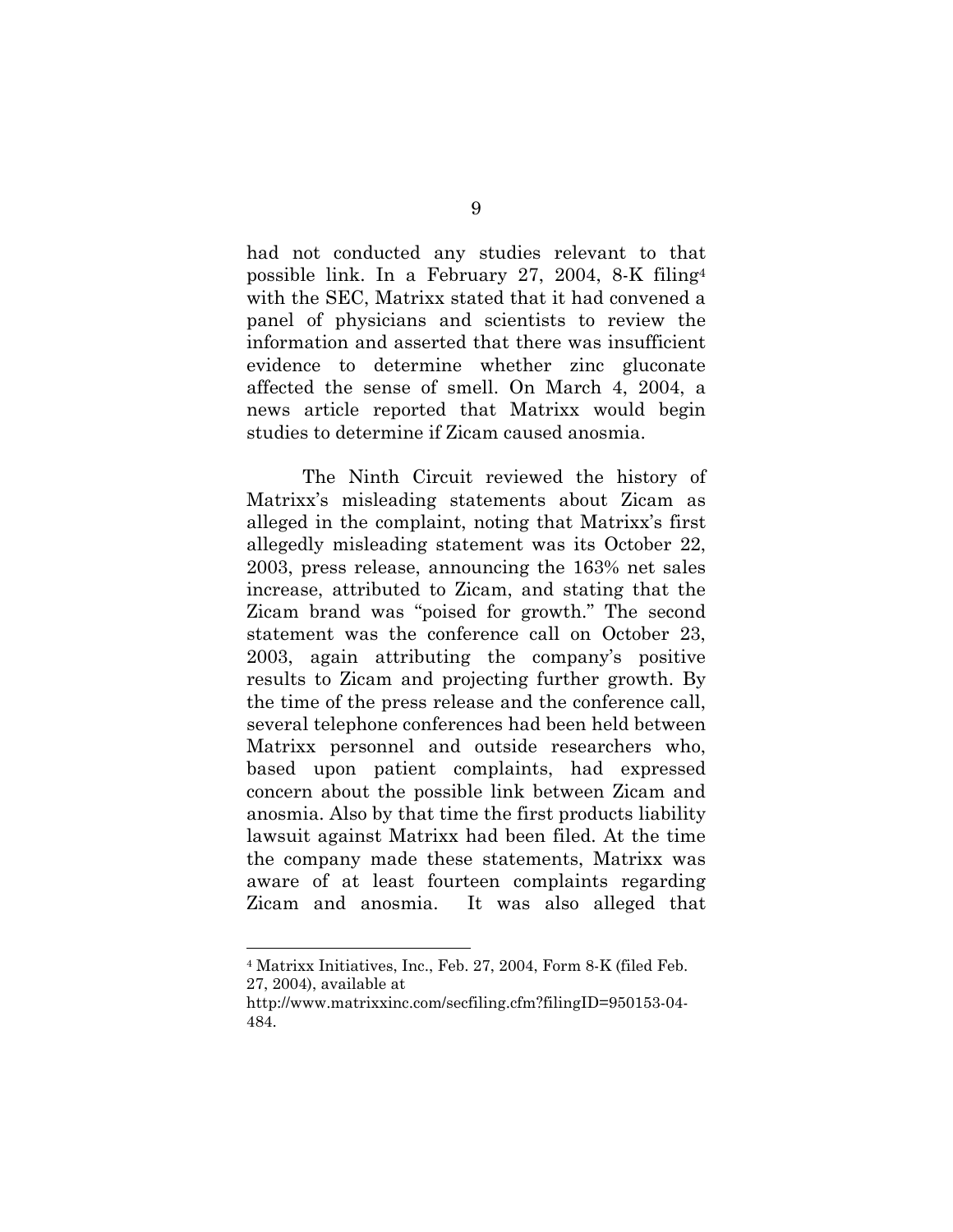Matrixx had acknowledged that it "had received customer complaints of loss of smell as early as 1999." The complaint also alleged that the November 12, 2003, Form 10-Q was misleading because it spoke of the risk of product liability actions against the company without revealing that a lawsuit had already been filed.

After this lengthy analysis of the facts alleged, the court went on to state:

> Viewing the CAC [consolidated amended complaint] as a whole, the inference of scienter is "cogent and at least as compelling" as any "plausible nonculpable explanation[]" for Appellees' conduct. Withholding reports of adverse effects of and lawsuits concerning the product responsible for the company's remarkable sales increase is "an extreme departure from the standards of ordinary care" and "presents a danger of misleading buyers or sellers." (citation omitted). We therefore conclude that the inference that Appellees withheld the information intentionally or with deliberate recklessness is at least as compelling as the inference that Appellees withheld the information innocently.

*Siracusano v. Matrixx Initiatives, Inc.*, 585 F.3d 1167, 1183 (9th Cir. 2009) (quotations and most omissions in original).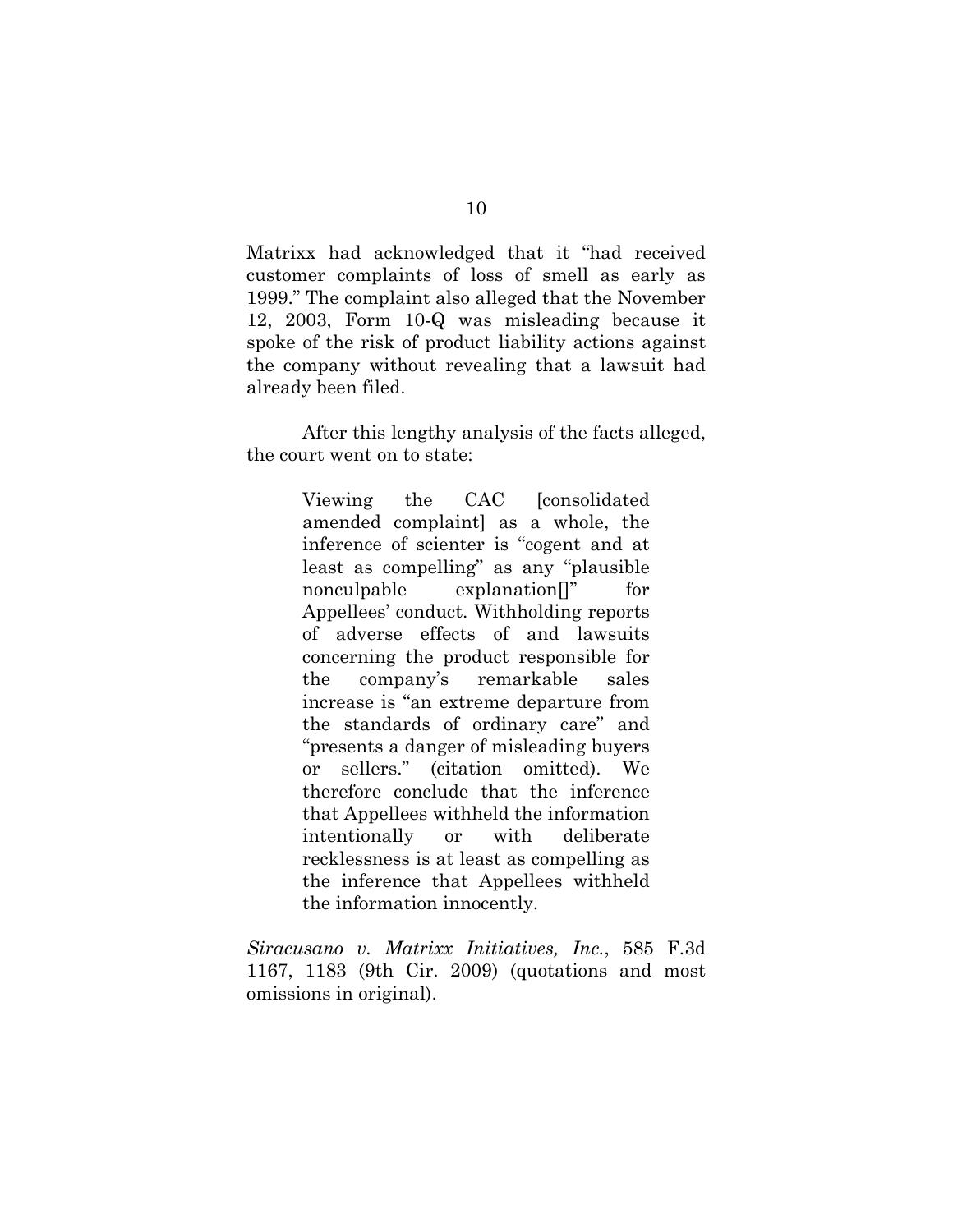In order to maintain market integrity, there must be full disclosure of material information to the investing public. This Court in *Basic v. Levinson*, 485 U.S. 224 (1988), reiterated that, "[i]n an open and developed market, the dissemination of material misrepresentations or withholding of material information typically affects the price of the stock as a reflection of its value." 485 U.S. at 244 (citing *Peil v. Speiser*, 806 F.2d 1154, 1161 (3d Cir. 1986)). This reasoning was recently adopted by the Seventh Circuit, wherein the Court explained: "[w]hen someone makes a false (or true) statement that adds to the supply of available information, the news passes to each investor *through the price of the stock*." *Schleicher v. Wendt*, 618 F.3d 679, 682 (7th Cir. 2010) (emphasis in the original). The movement in the price of Matrixx stock following public information is a strong indication of the material nature of the information.

On January 30, 2004, Dow Jones Newswires reported that the FDA was looking into complaints of a Matrixx product that "may be causing some users to lose their sense of smell." Following the news report, Matrixx stock dropped 11.66%, from \$13.55 per share on Friday, January 30, 2004, to \$11.97 per share on Monday, February 2, 2004. Matrixx countered the report by issuing a press release asserting that any statements linking Zicam to anosmia are "completely unfounded and misleading." Following Matrixx's press release, the stock rose 11.9518% to \$13.40, on February 3, 2004. On February 6, 2004, the television program *Good Morning America* discussed the following: a consumer who used Zicam lost her sense of smell;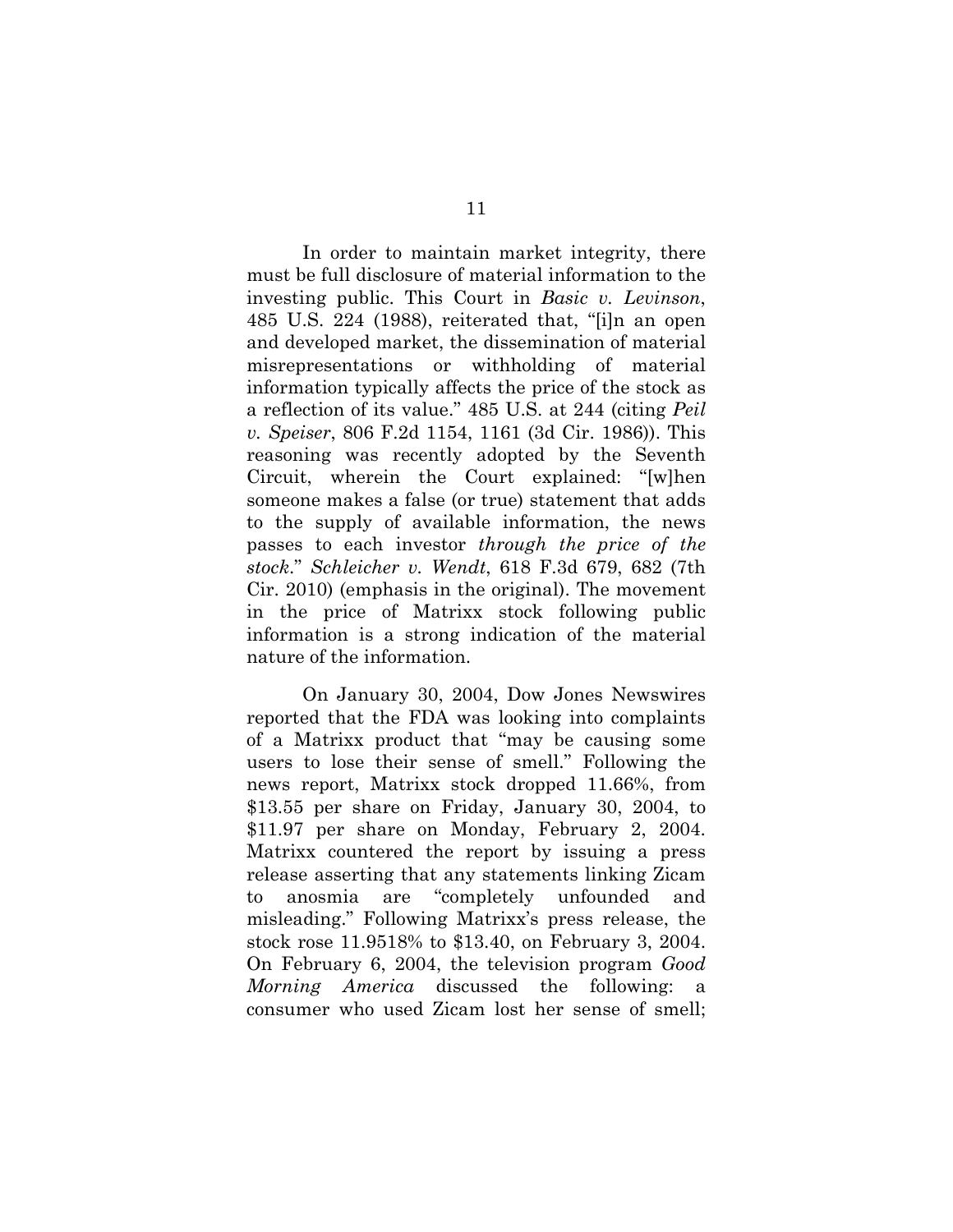the Dr. Bruce Jafek study; and the fact that four lawsuits had been filed against Zicam alleging anosmia. Following this news report, Matrixx issued another denial of any link between Zicam and anosmia. Matrixx's denial could not undo the disclosures made by Dr. Jafek, and the stock price dropped 23.8% the following day on unusually heavy trading, falling from \$13.05 per share to \$9.94 per share. It is evident from the trading volume and significantly high price fluctuations that the reasonable investor was paying attention to the news concerning the safety of Zicam. Consequently, this information was material in the decision to buy and sell the stock.

Matrixx's brief references cases for the proposition that drug companies need not disclose isolated reports of illnesses until those reports provide statistically significant evidence that their drugs caused the adverse effects. While it may be true that isolated reports of illnesses may not always require drug companies to issue public statements, this is not the scenario at play in the present case. Pharmaceutical companies comply with testing requirements and go through trials as required by the FDA. Consequently, if a report of an illness is received, the drug company can evaluate the report against the data and results of its tests and trials in order to determine whether the report has any merit and whether it is significant. Companies have in fact withdrawn drugs from the market where only a few adverse effect reports where received, depending on the nature of the reports and the scientific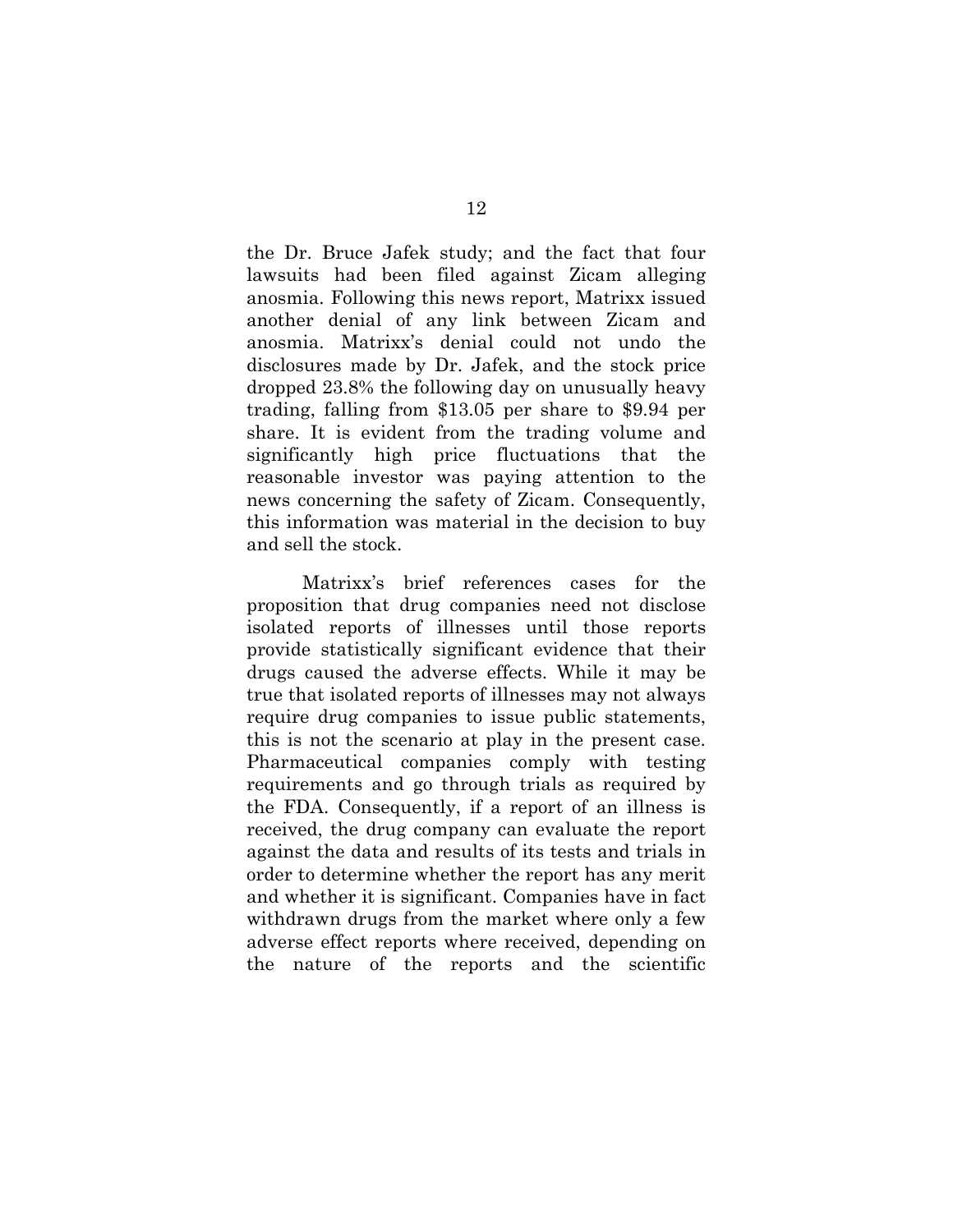information that the company had.5 The determination of whether to report adverse effects to the general public cannot be properly made by a company that has not conducted adequate safety tests.

In the present case, Matrixx failed to conduct studies for anosmia, notwithstanding the fact that its product was being sprayed and applied inside the nose. Consequently, when Matrixx received reports from reputable medical professionals with expertise in olfactory issues, it should have realized that the reports were indeed significant, particularly since there was not a shred of research on Matrixx's part to show that the doctors' findings were incorrect. The fact that Matrixx threatened Dr. Jafek when he asked for permission to use the Zicam name in his presentation about Zicam is a good indication that Matrixx believed the information to be material. If Dr. Jafek's findings were insignificant, Matrixx would not have insisted on removal of the Zicam name. Similarly, if Matrixx believed that a reasonable investor would not be interested in whether some people lost their sense of smell, it would not have gone through great lengths to issue its own releases in an attempt to persuade investors to the contrary.

WLF argues that a reversal is warranted because the Ninth Circuit failed to engage in a "comparative analysis" of the competing inferences raised by the facts in the complaint. It also argues

 $\overline{a}$ 

<sup>5</sup> For example, on February 28, 2005, the multiple-sclerosis drug Tysabri was withdrawn when two patients contracted progressive multifocal leukoencephalopathyits.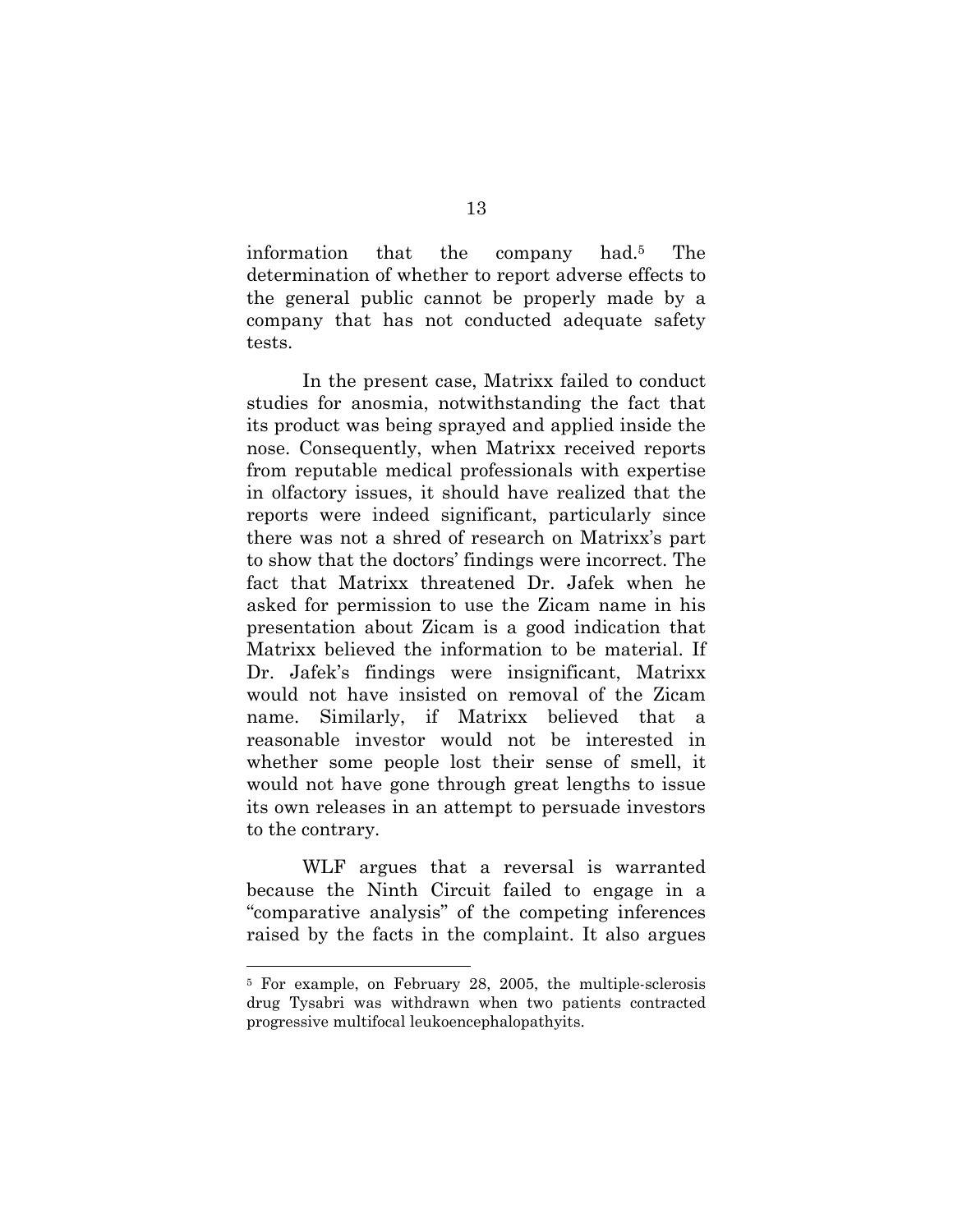that the most cogent inference from the facts alleged is that Matrixx withheld certain information because it did not consider the information to be material. Neither assertion is persuasive, as petitioners misconstrue the *Tellabs* standard. The court is not required to determine which inference is the "most cogent"; rather, the court must have an eye to whether the scienter inference is just as compelling as competing inferences.

Contrary to petitioners' position, the Ninth Circuit's opinion emphasizes this balance by considering petitioners' actions during the class period as a whole and determining that a strong, cogent, compelling inference of scienter exists. In so finding, the Ninth Circuit was faithful to *Tellabs,* and its decision should stand.

> **B. Matrixx's Post-Class Period Admission Contradicted Its Earlier Press Releases and It Supports an Inference of Scienter.**

The heightened pleading standard expressed in the PSLRA has given rise to the need in the various courts of appeals to define the pleading criteria that a plaintiff must meet in order to comply with the statutory requirements to effectively plead a securities fraud case. Indeed, the Ninth Circuit has held that in order to meet the revised pleading standard a plaintiff must allege facts which show the defendant acted with intention or deliberate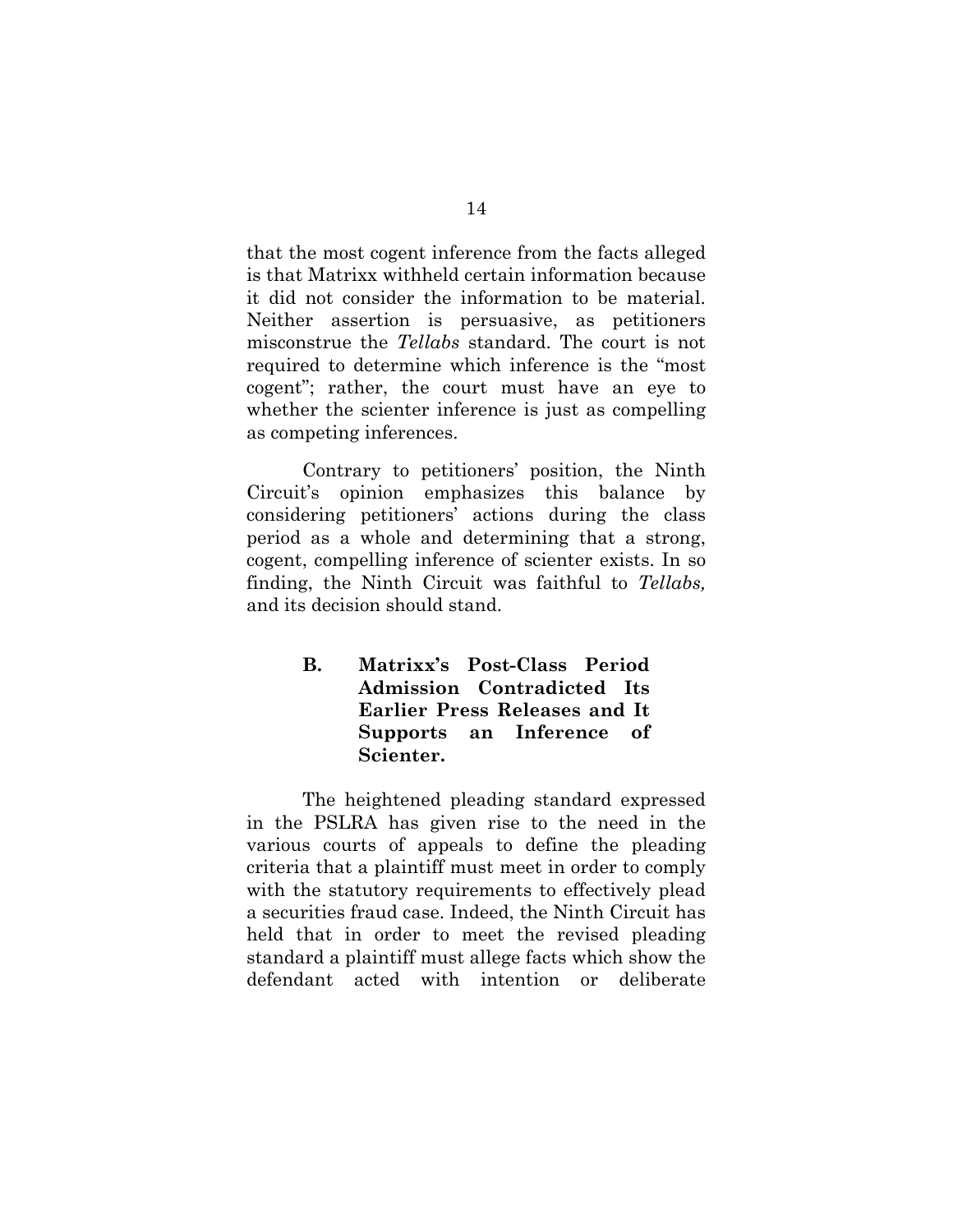recklessness. *See Ronconi v. Larkin*, 253 F.3d 423, 432 (9th Cir. 2001).

Matrixx's February 27, 2004, Form 8-K filing with the SEC contains a compelling instance of deliberate recklessness, if not intentional misconduct, from which a strong inference of scienter arises. The filing contains a post-class period admission that a two-day, specially convened scientific panel concluded "there was insufficient evidence to determine whether zinc gluconate affected the sense of smell." *Siracusano*, 585 F.3d at 1175. Further, it was reported that Matrixx's own scientists "don't know if their nasal gel could cause loss of smell." *Id*. These revelations lay a basis for the contention that Matrixx had reason to believe in the possibility of the Zicam-anosmia link that had been alleged by outside patients and researchers, and that the company clearly had enough data concerning the causation link to alert Matrixx investors. Thus, Matrixx's initiative to make a public refutation of the theory of a link between its Zicam product and the anosmia condition instead of disclosing to its investors that there was an ongoing scientific inquiry into the possibility of the Zicamanosmia link was made with deliberate recklessness sufficient to support a compelling inference of scienter.

In contending for dismissal of plaintiffs' complaint, Matrixx asserts that this 8-K admission did not contradict the company's earlier press releases, which publicly claimed absolutely no link between Zicam and anosmia. This assertion is specious at first glance, but in any case it proves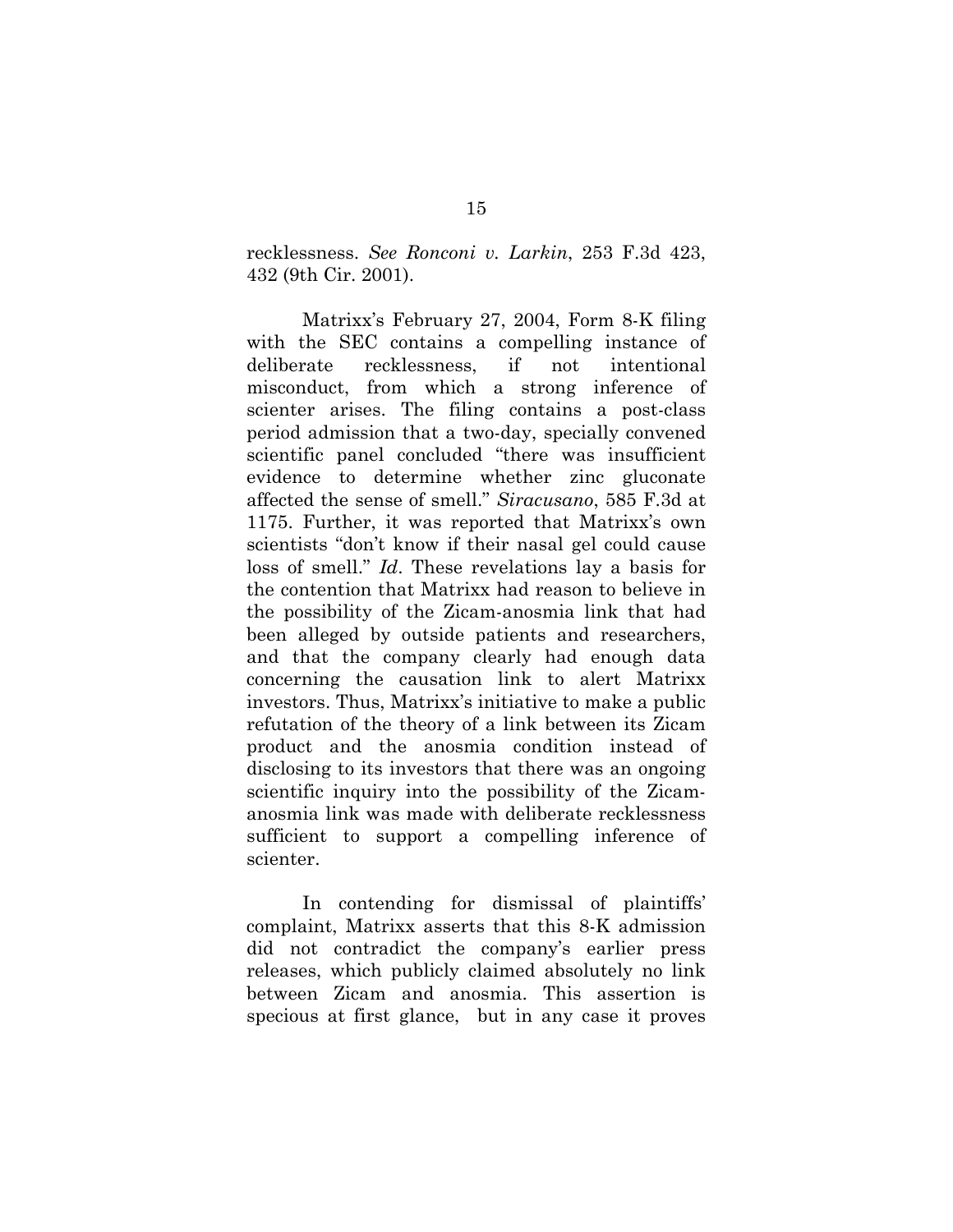wholly inaccurate upon examination. Matrixx's scientists did not repudiate the existence of a Zicamanosmia link. Rather, they announced that "there was insufficient scientific evidence . . . to determine if zinc gluconate . . . affects a person's ability to smell," indicating that they simply could not declare an answer supporting or disproving the link. *Id.* But if Matrixx's own scientists could not determine "whether" Zicam causes anosmia, they are actually acknowledging that they could not determine "whether or not" Zicam causes anosmia. It is beyond argument that implicit in the company's tiptoeing around the issue in public statements was the potential existence of a Zicam-anosmia link, a potential that Matrixx labored to ignore or misrepresent. In the midst of this scenario, Matrixx continued to publicly deny the existence of the Zicam-anosmia link. Matrixx's knowledge and actions constituted deliberate recklessness for purposes of pleading scienter.

Matrixx's conduct reveals a deliberate and concerted effort to obfuscate the company's historic lack of initiative to determine whether there existed a Zicam-anosmia causation link. The specialized nature of the scientific panel and the panel's inquiry results constituted "specific information," that should have been sufficient cause to arouse suspicion in Matrixx of a Zicam-anosmia link. The company's failure and refusal to so acknowledge, coupled with its misleading statements to the contrary, constitutes deliberate recklessness amounting to scienter.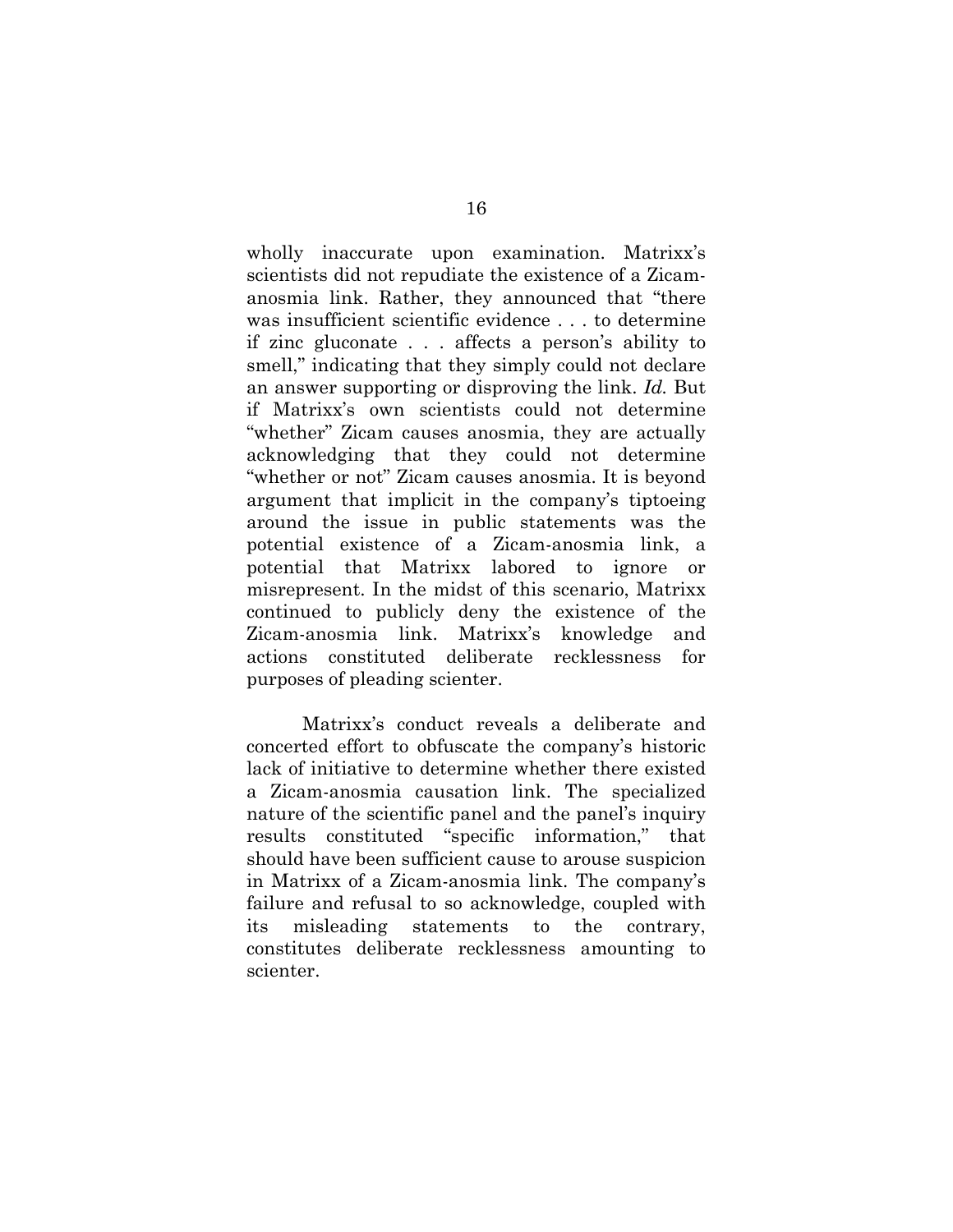# **C. Matrixx's February 2004 Press Releases Intentionally or Recklessly Implied That Studies Tested Specifically For A Link Between Zicam And Anosmia, Thereby Dispelling Any Such Connection.**

Plaintiffs' factual allegations surrounding Matrixx's public denials of a Zicam-anosmia link, despite their knowledge of user complaints and ongoing scientific investigation in the medical community, including research specifically focused on the connection, support a strong inference of scienter on the part of the defendants. On February 2 and 6, 2004, Matrixx responded to reports linking Zicam to anosmia with press releases strongly denying any such link, and going so far as to vehemently insist that the reports were "completely unfounded and misleading." *Siracusano*, 585 F.3d at 1174. Indeed, the company's protests and the tenor of denials were themselves misleading, and crossed the line from innocent to deceptive.

Matrixx's press releases and public denouncement of the Zicam-anosmia link, despite the company's knowledge of consumer complaints, present a compelling instance of intentionally misleading the public, which gives rise to a strong inference of scienter. As early as 1999, Matrixx was aware of a potential Zicam-anosmia link when Dr. Alan Hirsch, the Neurological Director of the Smell & Taste Treatment and Research Foundation, called the Matrixx customer service line to request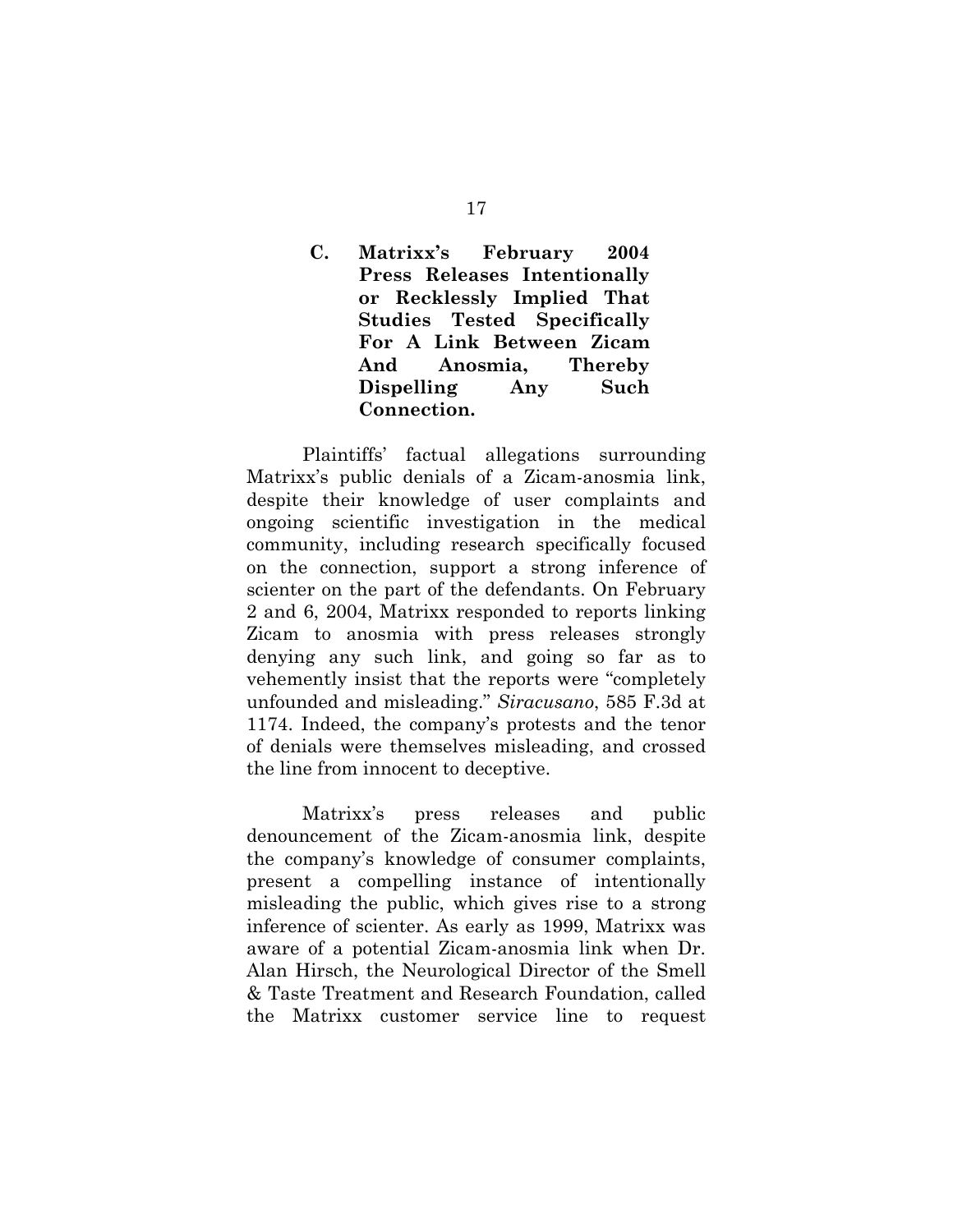information about the amount of zinc contained in Zicam's nasal gel. *Siracusano*, 585 F.3d at 1170. Hirsch, who had at least one patient who developed anosmia after using Zicam, was calling to discuss this patient and in the course of his conversation he informed Matrixx that independent studies indicated potential problems with the "intranasal application of zinc." *Id*. Dr. Hirsch offered to conduct his own study on the safety of Zicam, an offer which Matrixx officials declined. *Id*. Although the refusal of Dr. Hirsch's proposal does not alone implicate deception on the part of Matrixx, that response, taken in the context of the larger scenario of the company's avoidance of potentially damaging revelations about its product, suggests serious omissions in the realm of disclosure. The securities laws do not condone such an ostrich-like posture on the part of an issuer.

Moreover, in 2002, Matrixx's Vice President of Research and Development Timothy Clarot contacted Miriam Linschoten, Ph.D., at the University of Colorado Health Sciences Center regarding her treatment of a patient with loss of smell following the use of Zicam. *Id*. During the conversation with Dr. Linschoten, Clarot indicated that Matrixx had received similar consumer complaints dating back to 1999. *Id*. Dr. Linschoten used this conversation to inform Clarot about studies linking zinc sulfate to the loss of smell. *Id*. Clarot replied that Matrixx had not conducted any studies of its own. *Id*.

Petitioners and respective *amici* insist that Matrixx was simply acting prudently by waiting to discover the association, "if any", between Zicam and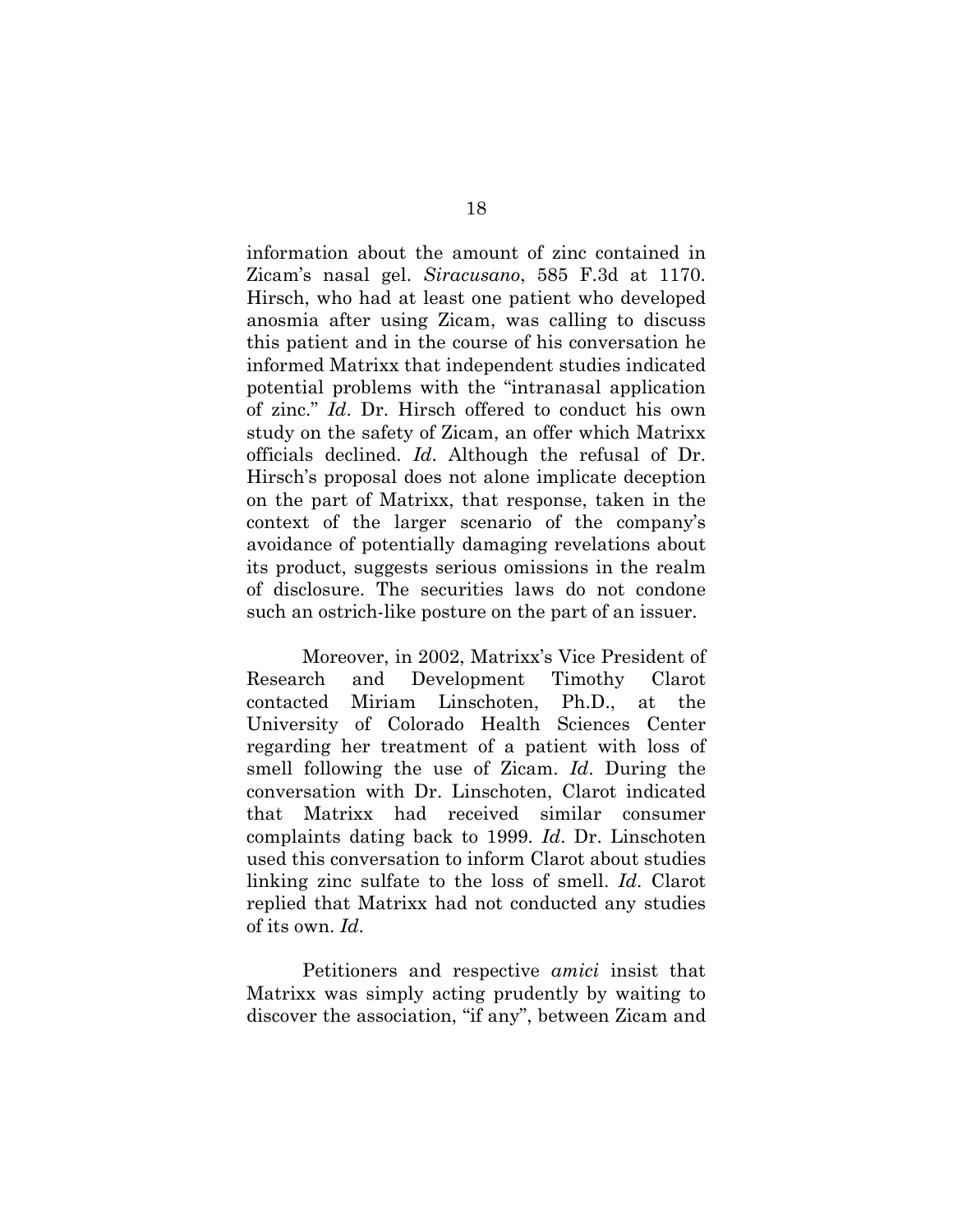anosmia. However, the allegations stated in the complaint clearly indicate that Matrixx was aware of the potential link through consumer complaints, communication with independent researchers, and the company's own scientific data. It can fairly be gleaned from the complaint that plaintiffs allege Matrixx's affirmative misstatements regarding consumer complaints and the "completely unfounded and misleading" nature of claims asserting a Zicamanosmia link were made with the knowledge that the statements were outright false and that they were intended to mislead investors. Surely, by pleading these particulars plaintiffs have hurdled the scienter bar.

In this context, Matrixx knowingly released misleading statements denying the existence of the Zicam-anosmia link. It was Matrixx's public position that Zicam's safety and efficacy were "well established" in two prior trials, and the company protests that the press releases neither stated nor implied that the studies were designed to explore a causal link between Zicam and anosmia. Therefore, argues Matrixx, the February press releases were in no way designed to mislead the public regarding the Zicam-anosmia link. But the law under § 10(b) of the Securities Exchange Act, 15 U.S.C. § 78j(b), and Rule 10(b)-5, 17 C.F.R. § 240.10(b), promulgated thereunder, does not support such a microscopic analysis of the facts; instead it calls for a holistic examination of the company's conduct. *Tellabs*, 551 U.S. at 322-23. More significantly, the timing and context of Matrixx's denials paint a very different picture, one that deceptively purports to combat and contradict disclosures and extensive media coverage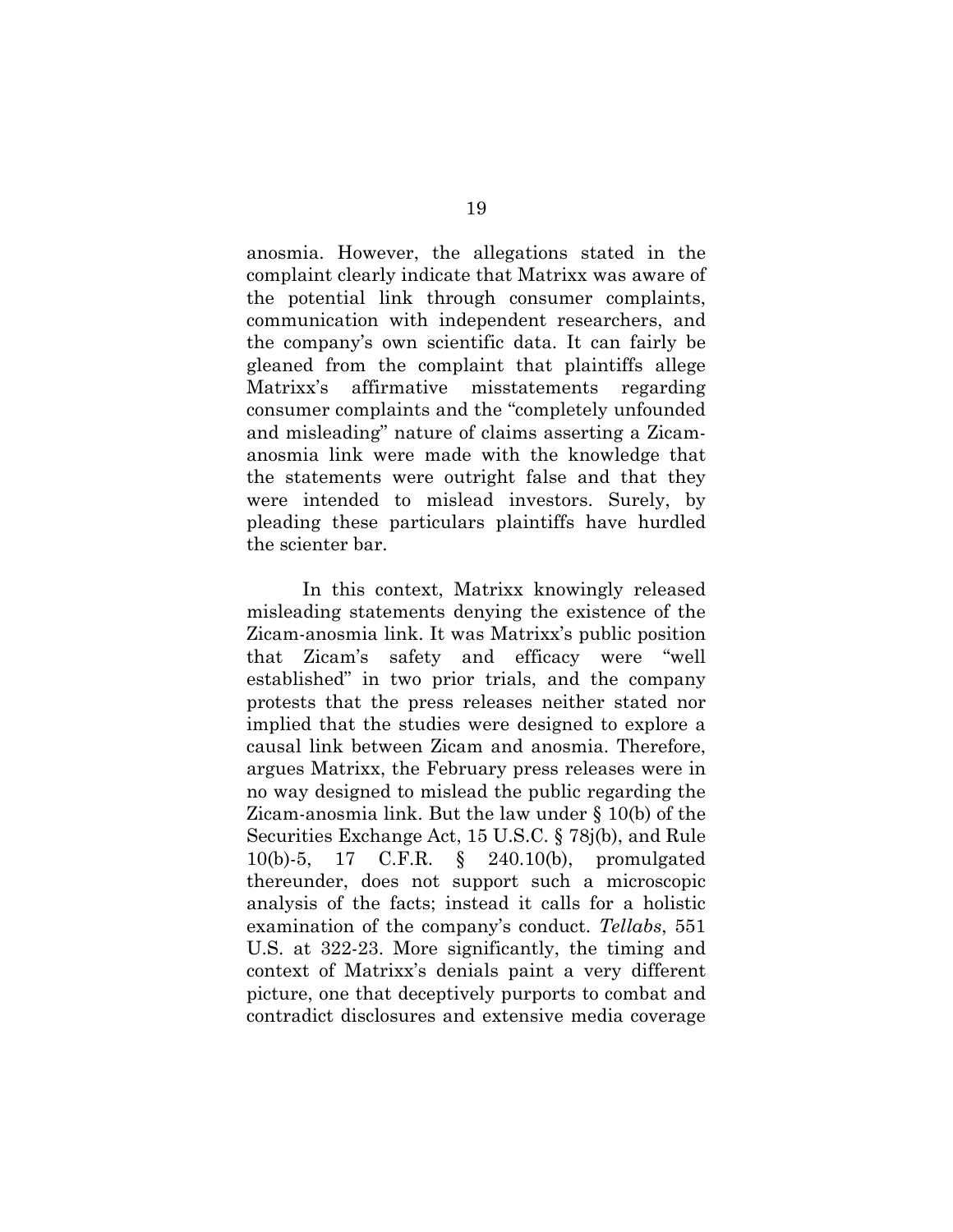of the existence of the Zicam-anosmia link. It can plainly be seen that the press releases denied the Zicam-anosmia link impliedly based on the results of the two prior trials. It can no less plainly be inferred that a reasonable investor would construe Matrixx's press releases to mean that the two prior Zicam trials had tested specifically for anosmia and made conclusions repudiating a connection between the product and the condition – a misapprehension, to be sure!

To the credit of plaintiffs' pleadings here, courts of appeals have held that even literally "true" statements can mislead investors when viewed in context. *See Operating Local 649 Annuity Trust Fund v. Smith Barney*, 595 F.3d 86, 92 (2d Cir. 2010) ("[t]he veracity of a statement or omission is measured not by its literal truth, but by its ability to accurately inform rather than mislead prospective buyers"); *In re Convergent Techs. Sec. Litig.*, 948 F.2d 507, 512 (9th Cir. 1991) ("[s]ome statements, although literally accurate, can become, through their context and manner of presentation, devices which mislead investors. For that reason, the disclosure required by the securities laws is measured not by literal truth, but by the ability of the material to accurately inform rather than mislead prospective buyers"); *McMahan & Co. v. Wherehouse Entm't, Inc.*, 900 F.2d 576, 579 (2d Cir. 1990) ([t]he central issue . . . is not whether the particular statements, taken separately, were literally true, but whether defendants' representations, taken together and in context, would have mislead a reasonable investor").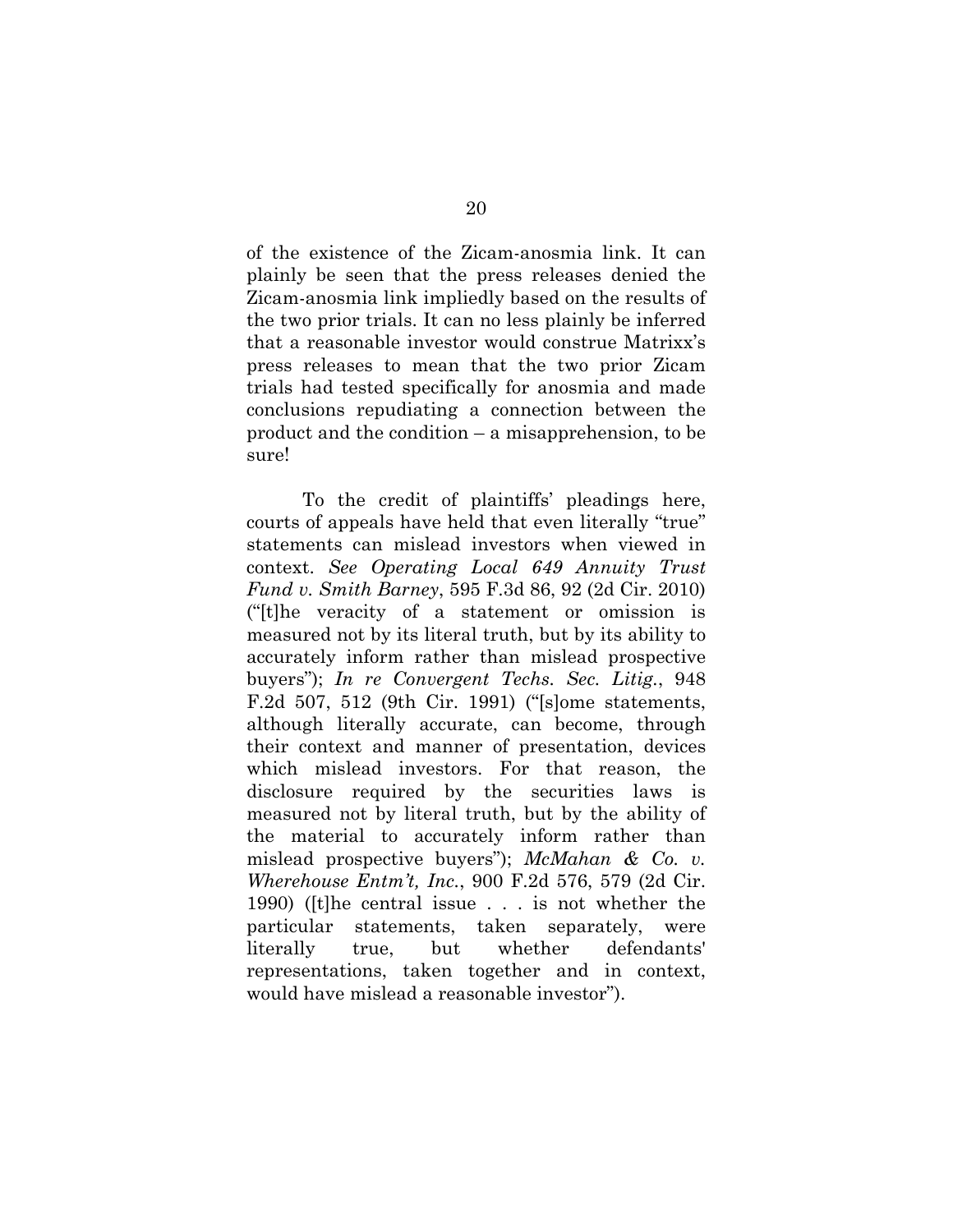In this case Matrixx attempted to mitigate the damaging media coverage of the Zicam-anosmia link by circulating two press releases addressing the issue. Both press releases indicated that Zicam's safety and efficacy were well established in two prior trials, but the statements omitted mention of the fact that trials did not test specifically for anosmia. When analyzed in context, as the applicable law requires, it can be fairly and persuasively inferred that the press releases were designed to mislead the public. Inasmuch as the press releases were issued in response to media coverage of the Zicam-anosmia link and they were intended to assert Zicam's safety, by leading their audience to the impression that the prior studies specifically tested for anosmia – a patent falsehood. Matrixx's actions have met the scienter threshold.

In view of the allegations that as early as 1999 Matrixx had knowledge of a potential Zicamanosmia link through consumer complaints and independent research, that through the February 2004 press releases Matrixx announced to the public that their studies indicated the lack of a Zicamanosmia link, and that these press releases implied to readers that the studies had tested specifically for that link, when they had not, sufficient pleadings were before the court that, taken as true, tend to establish that Matrixx "published statements when they knew facts suggesting the statements were inaccurate or misleadingly incomplete," and even attempted to re-characterize the facts in an attempt to deceive investors. *Aldridge v. A.T. Cross Corp.*, 284 F.3d 72, 83 (1st Cir. 2002). No more is required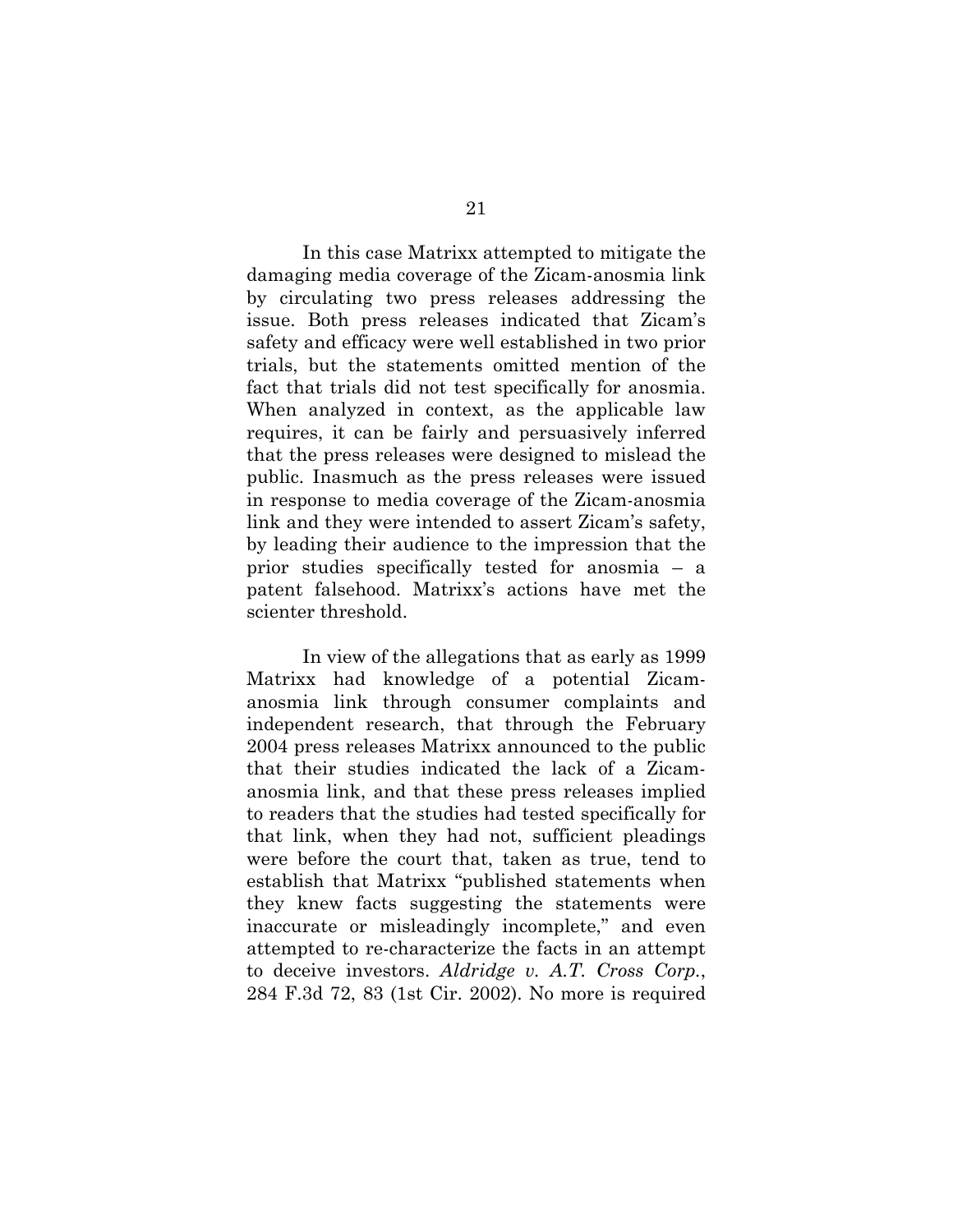to leap the scienter pleading hurdle posed by § 10(b) and Rule 10(b)-5.

# **II. THE COMPLAINT SUPPORTS A FINDING OF A "STRONG INFERENCE" OF SCIENTER WHERE SEC RULES ESTABLISHING A DUTY OF DISCLOSURE WERE VIOLATED.**

SEC Regulation S-K, 17 C.F.R. § 229.10 *et seq.*, establishes a duty to disclose pending lawsuits in SEC filings. Regulation S-K "requires companies to report pending litigation meeting certain criteria relating to materiality." *City of Philadelphia v. Fleming Cos.*, 264 F.3d 1245, 1266 (10th Cir. 2001). The regulation mandates company disclosure of pending lawsuits by stating:

> Describe briefly any material pending legal proceedings, other than ordinary routine litigation incidental to the business, to which the registrant or any of its subsidiaries is a party or of which any of their property is the subject. Include the name of the court or agency in which the proceedings are pending, the date instituted, the principal parties thereto, a description of the factual basis alleged to underlie the proceeding and the relief sought.

17 C.F.R. § 229.103. SEC guidance further explains that "[a] legal proceeding need only be reported in the 10-Q filed for the quarter in which it became a reportable event." Uniform and Integrated Reporting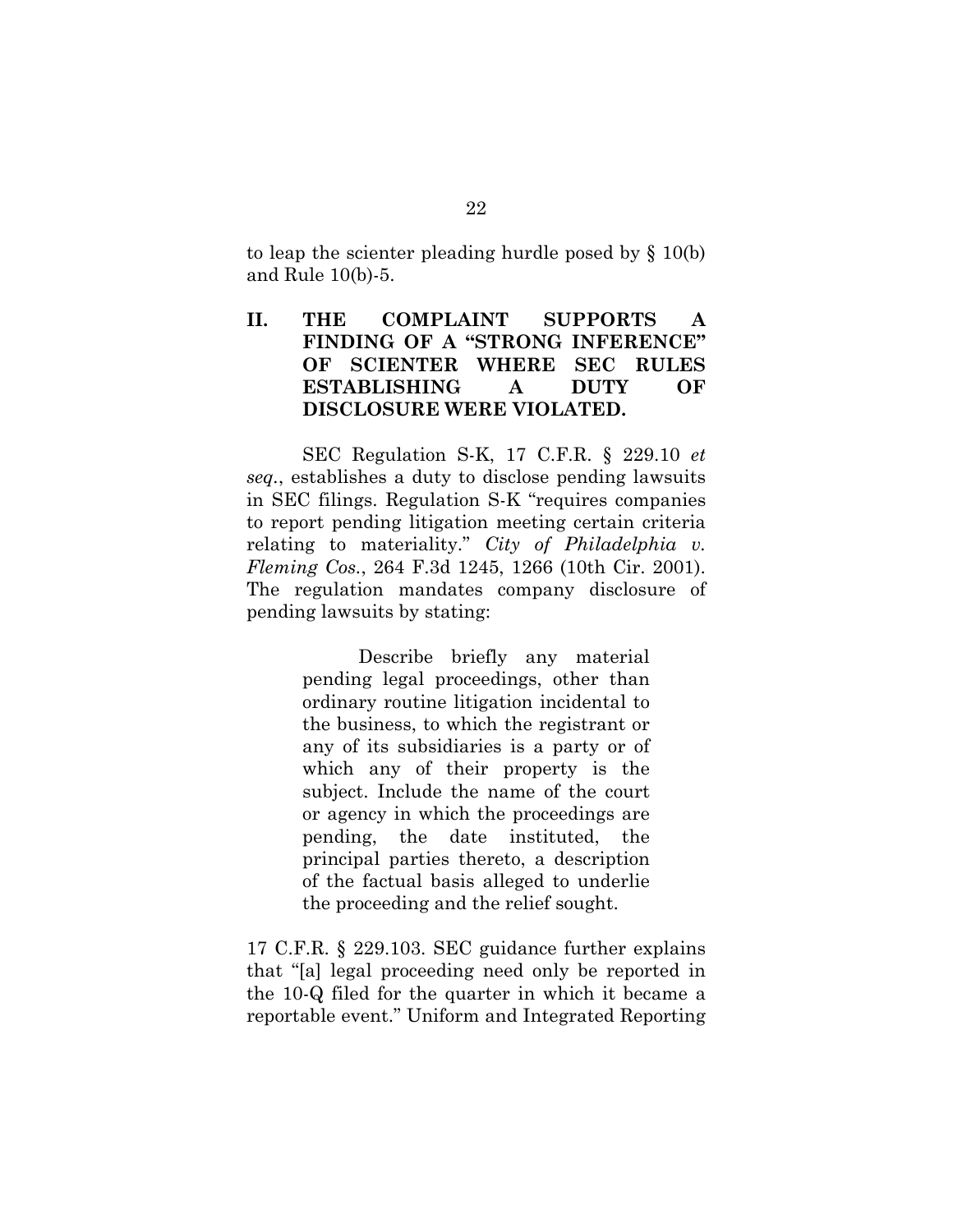Requirements, Securities Act Release No. 33-5949, 1978 WL 170913 at \*27 (July 28, 1978).

Petitioners and respective *amici* argue that under the SEC reporting rules, Matrixx was not required to report the existing lawsuit against them until the following quarter. The Ninth Circuit found to the contrary, stating that the omission gave rise to an inference of scienter because "[w]ithholding reports of . . . lawsuits concerning the product responsible for the company's remarkable sales increase is an extreme departure from the standards of ordinary care and presents a danger of misleading buyers or sellers." *Siracusano*, 585 F.3d at 1183. With the Form 10-Q, Matrixx violated a significant body of case law that assigns a duty to speak completely on a subject once it has been addressed. In the present case, Matrixx engaged in an active deception when it alluded to potential lawsuits in its SEC filings, but failed to speak honestly and completely about the subject matter.

Even though Matrixx was not necessarily under an obligation to discuss the potential effect on its business of a product liability lawsuit, once it did speak on the subject, it opened the door to an obligation to say more, *i.e.*, to reveal that such a lawsuit had been filed against the company.6

<sup>6</sup> Courts of appeals generally agree that "even when there is no duty to disclose something  $-i.e.,$  the company could keep silent – once the company addressees a subject it has the duty to speak fully and truthfully on the subject." *Ackerman v. Schwartz*, 947 F.2d 841, 848 (7th Cir. 1991) ("[u]nder Rule 10b-5, moreover, the lack of an independent duty does not excuse a material lie. A subject of a tender offer or merger bid has no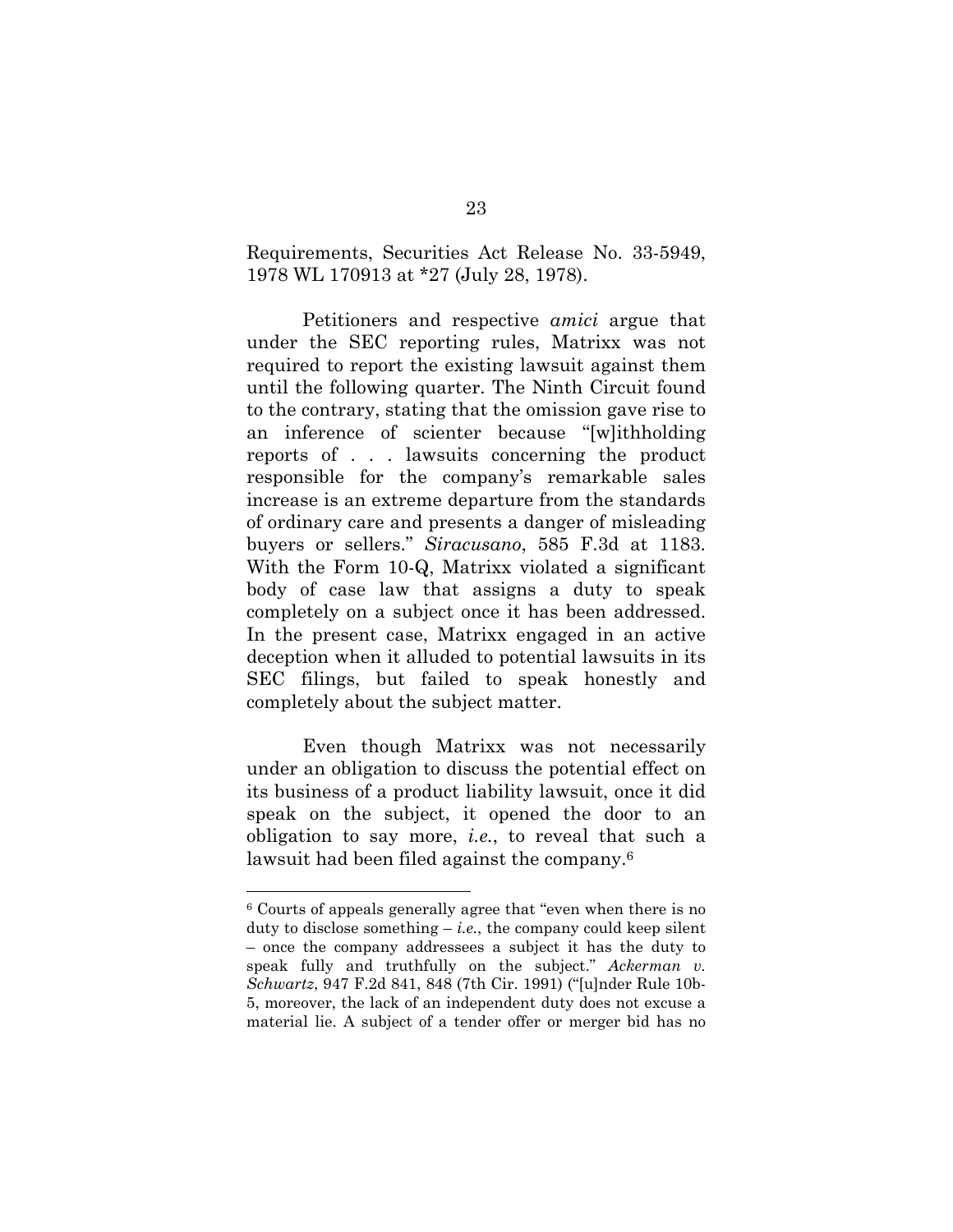The first product liability lawsuit regarding the Zicam-anosmia link was filed against Matrixx on October 14, 2003. *Siracusano*, 585 F.3d at 1172 n.3. Less than one month later, Matrixx filed a form 10-Q with the SEC, which included information regarding the risks of product liability lawsuits. *Id*. at 1172. Aside from this language, Matrixx made no mention of the pending product liability litigation. *Id*. With the inclusion of information regarding litigation risks, Matrixx clearly alluded to the devastating effect a potential product liability suit, even one

duty to issue a press release, but if it chooses to speak it must tell the truth about material issues"); *see also Caiola v. Citibank,* 295 F.3d 312, 331 (2d Cir. 2002) (holding that "the lack of an independent duty" to disclose its hedging strategy "is not, under such circumstances, a defense to Rule 10b-5 liability because upon choosing to speak, one must speak truthfully about material issues"); *Rubin v. Schottenstein, Zox & Dunn,* 143 F.3d 263, 267-68 (6th Cir. 1998) (even if an attorney representing the seller in a securities transaction does not have an "independent duty" to volunteer information to a prospective buyer, "he assumes a duty to provide complete and nonmisleading information with respect to subjects on which he undertakes to speak"); *In re Polaroid Corp. Secs. Litig.*, 134 F. Supp. 2d 176 (D. Mass. 2001) ("[a ] voluntary disclosure of information that a reasonable investor would consider material must be complete and accurate. This, however, does not mean that by revealing one fact about a product, one must reveal all others that, too, would be interesting, market-wise, but means only such others, if any, that are needed so that what was revealed would not be so incomplete as to mislead"); *see generally Semerenko v. Cendant Corp.,* 223 F.3d 165, 187 n.14 (3d Cir. 2000) ("[t]hough defendants who are neither fiduciaries nor insiders generally are not under a duty to disclose material information, they subject themselves to liability under §10(b) and Rule 10b-5 when they make affirmative misrepresentations.").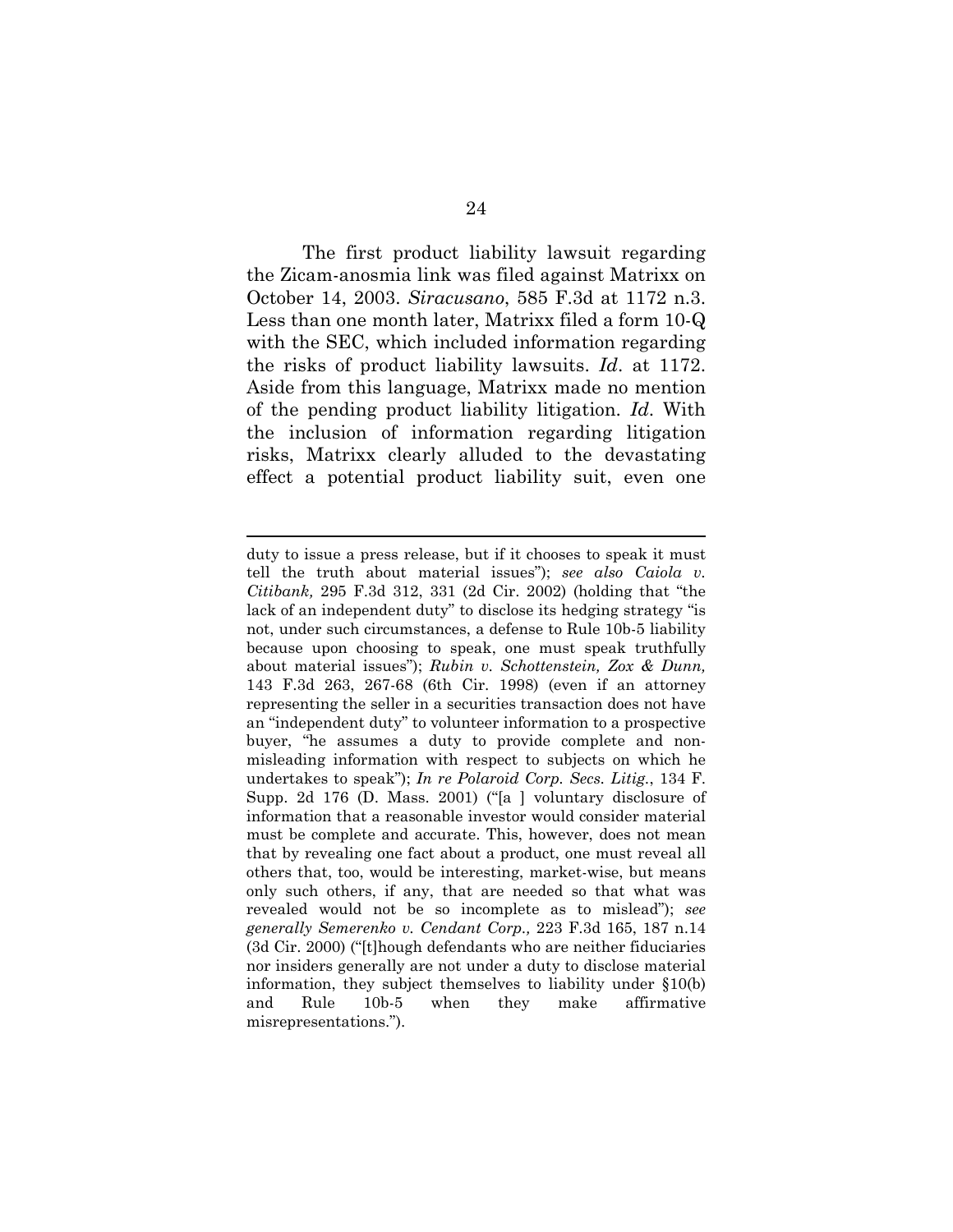without merit, could have on their operations going forward.

It must be emphasized that the Form 10-Q filing risk disclosure discussion is intended to be informative and meaningful, rather than an exercise in hypothetical posturing. Congress provided for companies and their responsible executives a safe harbor from PSLRA liability, conditioned on respect for the public corporation disclosure process of which Form 10-Q and other required filings are a part. *See, e.g.*, H.R. CONF. REP. NO. 104-369, at 43 (1995), *reprinted in* 1995 U.S.C.C.A.N. 730, 742 [hereinafter H.R. REP. NO. 104-369].

*Amici* AARP and NASAA are compelled take to task one of Matrixx's *amici* on its argument that Matrixx's technical compliance with Regulation S-K relieves Matrixx from the inference of scienter that arises on account of the company's failure to disclose in its November 2003 10-Q filing the fact that the first product liability suit claiming a Zicam-anosmia link had been filed. *See* WLF brief, *supra*, at 20-26. While the argument may be technically accurate in noting that the disclosure of the product liability suit was not required under Regulation S-K until the subsequent 10-Q filing, if at all under that Regulation, in no respect does Matrixx's technical compliance with the regulation diminish the strength of the scienter inference to be drawn from the failure to complete the Risk Disclosure section of the 10-Q with a factual statement about the actual filing of such a suit.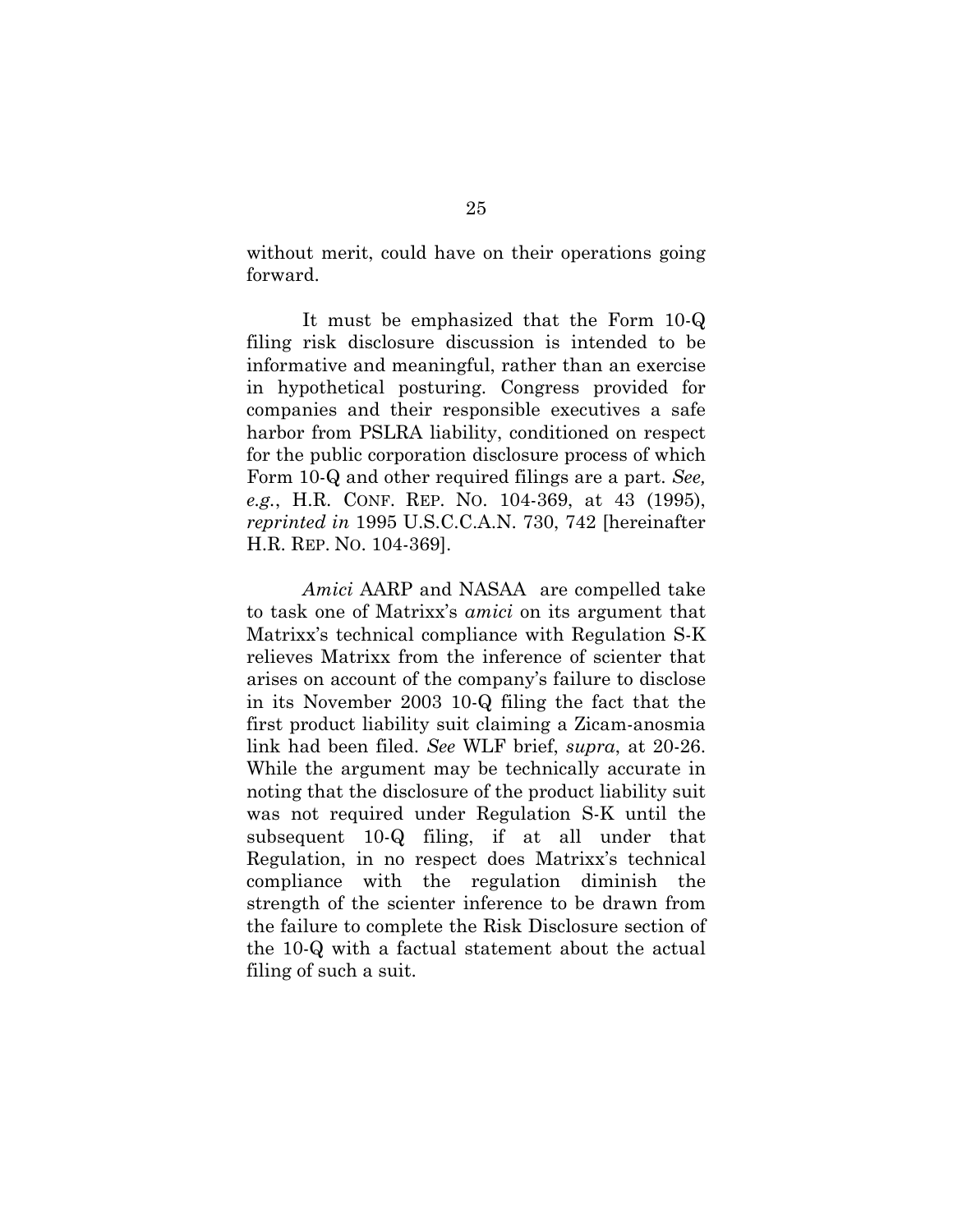The wide body of case law dictates that at that point, Matrixx was under a duty to speak truthfully and admit to investors that a products liability lawsuit had recently been filed against the company. Although Matrixx had the option to keep silent, its decision to disclose information regarding the dangers of product liability litigation opened it up to a duty to disclose the pending product liability lawsuit. This omission supports an inference of scienter because Matrixx deceived investors by manipulating material information.

Petitioners and respective *amici* insist that investors would not have been misled by the information on litigation risks contained in the November 2003 Form 10-Q. They maintain that this statement was simply general information; therefore, Matrixx was under no duty to speak of actual pending lawsuits because the Form 10-Q statements did not "boast" about Matrixx. This contention is mistaken and misconstrues the wide body of case law from the several courts of appeals that have addressed this issue.

 First, the warnings on the dangers of potential product liability litigation appeared in the "Risk Disclosures" section of Matrixx's Form 10-Q filing. However, this section of the Form 10-Q is provided to state information intended to give meaningful guidance to investors. *See* SEC Reg. S-K Item 305, 17 C.F.R. § 229.305. Without warrant, petitioners trivialize the form and substance of Form 10-Q in their contention otherwise. A reasonable investor would pay special attention to the information contained in the section and would not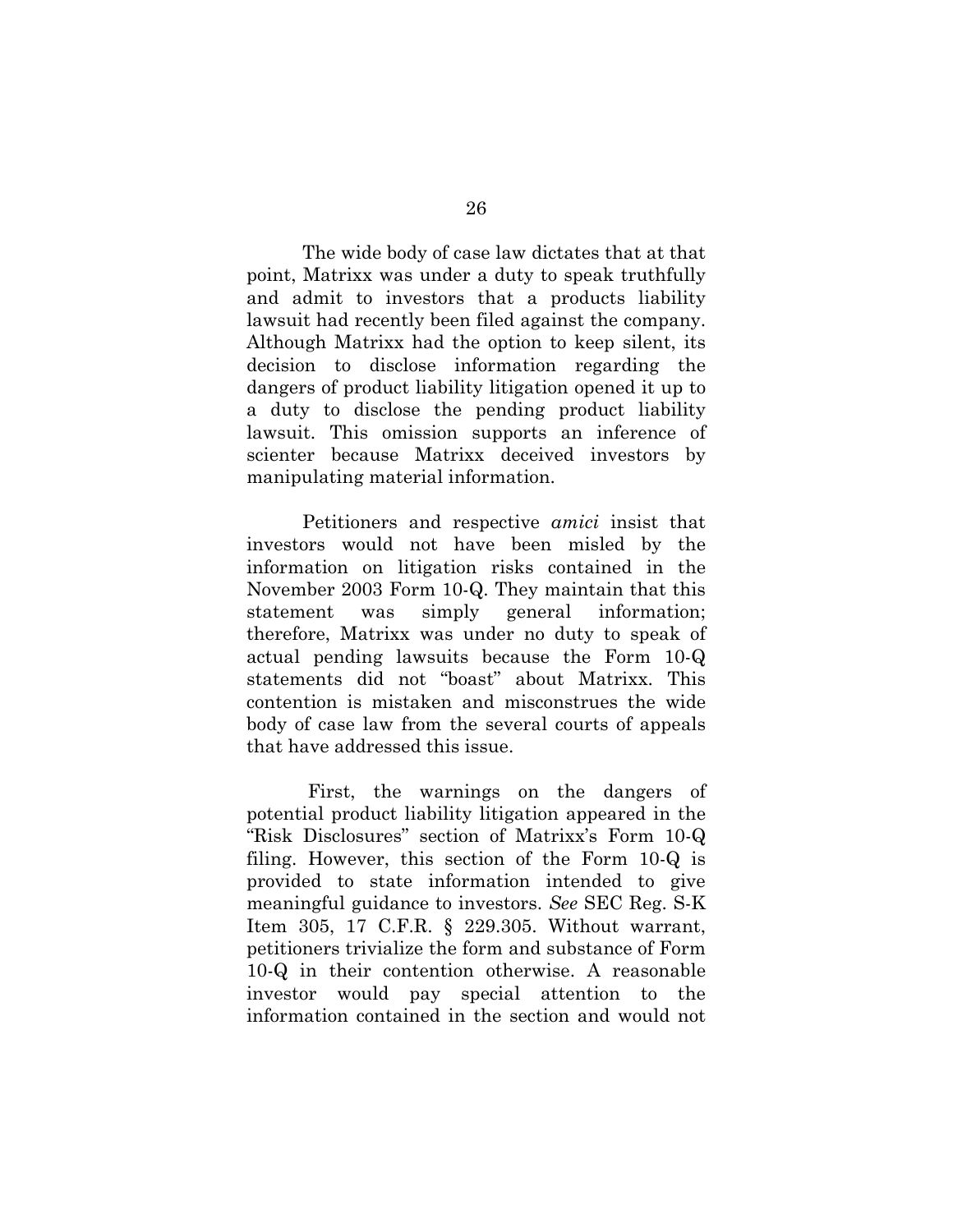be likely to consider the language "general information."

Further, Matrixx's *amicus* argues that the company was not under any duty to disclose pending litigation because the "boilerplate" language made no "boasts," nor was it intended to paint Matrixx in a favorable light. WLF brief, *supra*, at 22. In its characterization of the Form 10-Q Risk Disclosure as "boilerplate," petitioners' a*micus* does a disservice to this Court and to petitioners. Congress left no doubt in the PSLRA that "boilerplate warnings will not suffice." H.R. REP. NO. 104-369, *supra*, at 43. The entire purchase of petitioners' *amicus*'s argument is thus lost as a consequence of its misconstruction of the purpose of the Risk Disclosure requirements in the form 10-Q. Petitioners' de-emphasis of the significance of the Form 10-Q Risk Disclosure section, too, while offering a rationalization, misses the point, and it does nothing to dispel the resulting inference of scienter. The courts of appeals have never required boastful language to trigger the duty to speak truthfully. *See Ackerman*, 947 F.2d at 848*; see generally McAuley v. IBM Corp.*, 165 F.3d 1038 (6th Cir. 1999). Rather, the requirement is simply that once the company speaks on a subject, it must speak sufficiently truthfully and adequately. Clever dancing around the point here drew the company across the line into deliberate recklessness. In these circumstances, once Matrixx initiated a declaration about "potential" product liability, the duty was triggered to disclose existing exposure to product liability lawsuits. *A fortiori* this obligation was incumbent upon Matrixx given the unique, oneproduct type company that characterizes Matrixx.